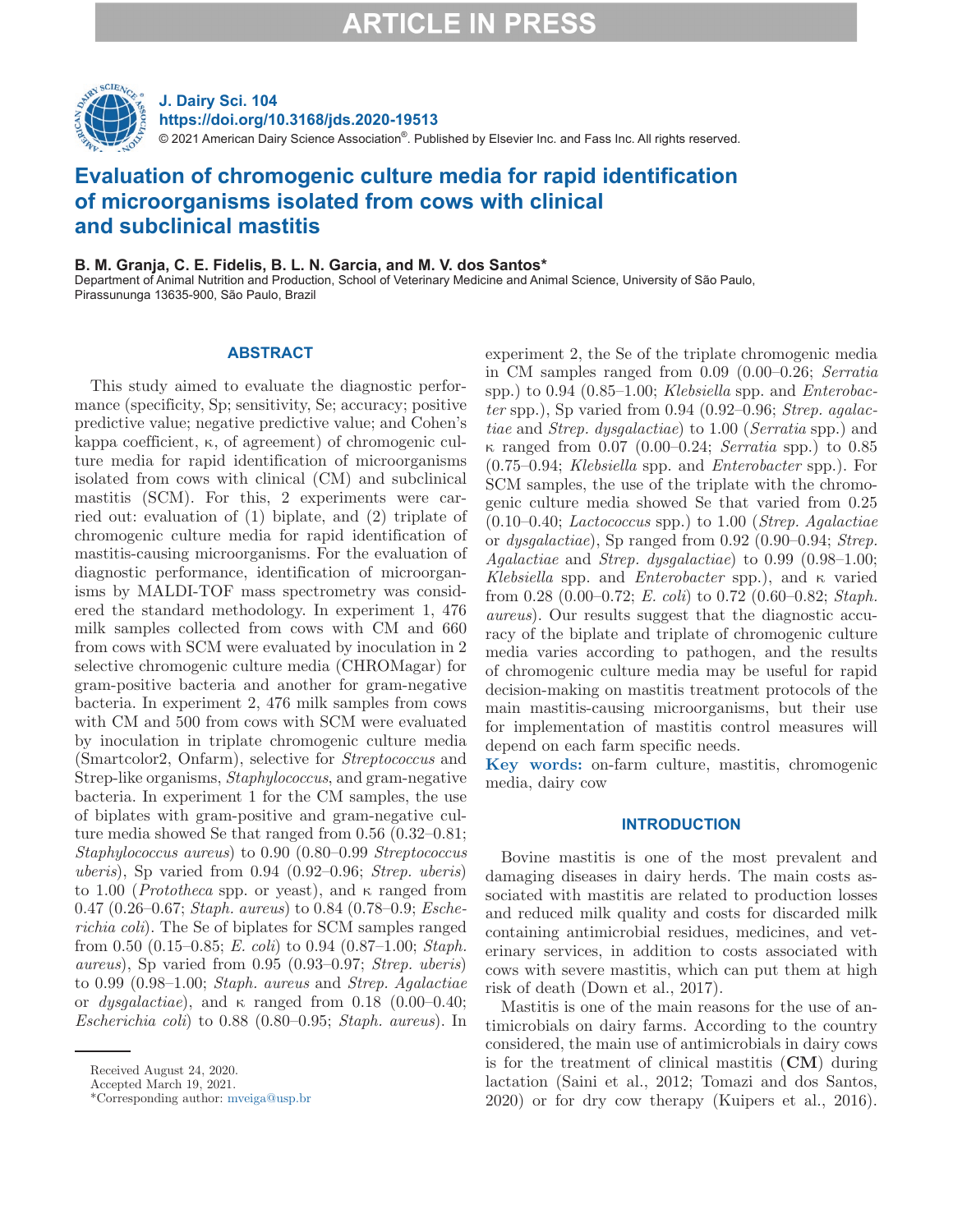#### Granja et al.: IDENTIFICATION OF MICROORGANISMS BY CHROMOGENIC CULTURE

However, not all cases of clinical mastitis require treatment with antimicrobials (Jamali et al., 2018). A recent study on the incidence of CM in Brazil reported that 44% of CM cases had no bacterial growth and about 7% of cases with positive microbiological culture were caused by other microorganisms of nonbacterial origin. Thus, the rapid diagnosis of mastitis-causing microorganisms allows the rational use of antimicrobials and the adoption of appropriate measures for treatment (Tomazi et al., 2018).

Currently, most dairy farms do not routinely perform the diagnosis of the microorganisms that cause CM, which implies the use of antimicrobial treatment protocols without prior knowledge of the mastitis-causing agent (McCarron et al., 2009). On the other hand, collection and shipping milk samples to specialized microbiology laboratories also pose limitations, considering the long time interval between sending the sample and receiving results (Lago et al., 2011)

The use of on-farm microbiological culture systems allows the presumptive identification of the main groups of mastitis-causing microorganisms within 24 h. These systems include the use of selective culture media to differentiate microorganisms into categories and, in some cases, allow identification at the species level (Royster et al., 2014). Thus, according to the types of causative microorganisms, it is possible to define which cases need treatment with antimicrobials, allowing the use of more appropriate treatment protocols and reducing unnecessary use of antimicrobials, which occurs when the causative agent is not isolated or when the use of antimicrobials is not recommended (Lago et al., 2011). In addition to improved treatment protocols for clinical mastitis, rapid culture identification of specific mastitis-causing pathogens may be useful to identify cows to cull or segregate from the herd.

Chromogenic culture media were developed to identify pathogens according to the specific color of the microbial colonies. The chromogenic substrate, when it contacts a specific microorganism after undergoing hydrolysis, releases a dye that sets in the microbial colonies, differentiating them by color (Perry and Freydière, 2007). Compared with conventional culture media, chromogenic media offer rapid diagnosis, reducing the use of biochemical and serological tests to identify pathogens (Perry, 2017). However, studies on the use of chromogenic media to identify pathogens that cause CM and SCM are still scarce and recent.

The hypothesis of this study is that chromogenic media have adequate diagnostic accuracy for the identification of the main mastitis-causing agents compared with the reference standard methodology, which would make it useful for on-farm diagnosis. Thus, this study aimed to evaluate diagnostic accuracy, by determining the accuracy (**Ac**), sensitivity (**Se**), specificity (**Sp**), positive predictive value (**PPV**), negative predictive value (**NPV**), and level of agreement (Cohen's kappa coefficient, κ) of the identification of bovine mastitiscausing microorganisms using biplates and triplates of chromogenic culture media.

### **MATERIALS AND METHODS**

The experimental protocol of the present study was approved by the Ethics Committee on the Use of Animals of the Faculty of Veterinary Medicine and Zootechnics of the University of São Paulo. The study was organized in 2 experiments:

- (1) Evaluation of biplate petri dish containing chromogenic culture media (Mastitis GP and Mastitis GN, both from CHROMagar) for rapid identification of mastitis-causing microorganisms. In the period from June 2018 to February 2019, 1,181 milk samples were evaluated. Of these, 476 were from cows with CM and 660 from cows with SCM. All milk samples were submitted to identification of mastitis-causing microorganisms, based on the results of the biplate with chromogenic culture media [gram-positive (**GP**) and gram-negative (**GN**)] and standard methodology (MALDI-TOF MS).
- (2) Evaluation of triplate petri dish containing chromogenic culture media (Smartcolor2, Onfarm), for rapid identification of mastitis-causing microorganisms. From June to October 2019, 976 milk samples from cows with mastitis were analyzed, of which 476 samples were from cows with CM and 500 from cows with SCM. All samples were analyzed by standard methodology and by the triple plate with chromogenic culture media triplate.

### *Sample Selection*

Milk samples used in experiments 1 and 2 were selected as a convenience sample (based on farm proximity to the laboratory), which included samples collected from cows with CM (25 farms) and SCM (15 farms) sent for microbiological culture to the Milk Quality Research Laboratory (Qualileite), University of São Paulo, Pirassununga, Brazil. The milk samples were collected by farm personnel and sent to the laboratory for microbiological culture. The samples were frozen at −20°C for up to 30 d until they were inoculated in the culture media. The recommended sample collection protocol was carried out aseptically. The teats were immersed in teat disinfectant solution for 30 s and then dried with paper towels. Then, the 3 initial milk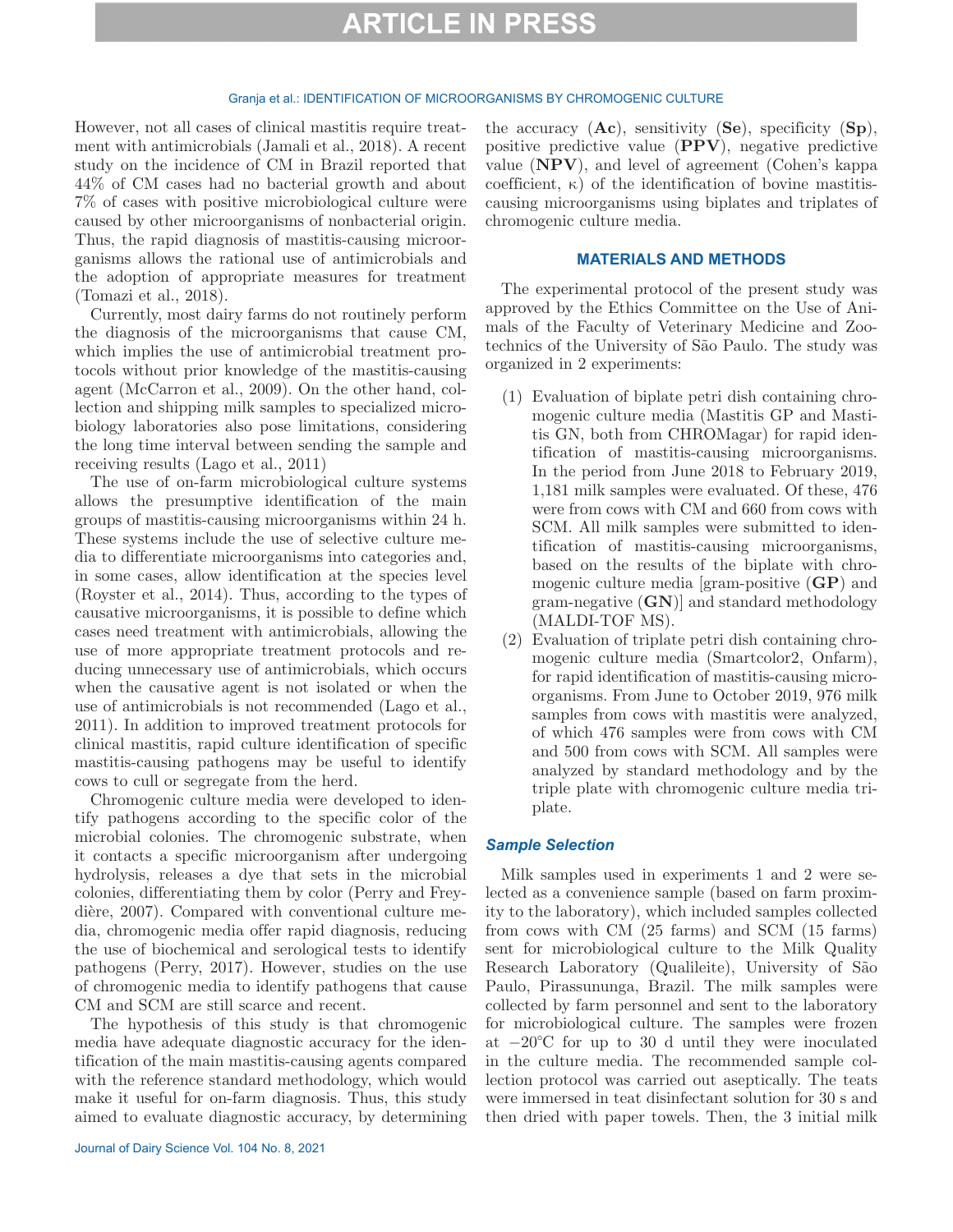#### Granja et al.: IDENTIFICATION OF MICROORGANISMS BY CHROMOGENIC CULTURE

streams were discarded. The teat ends were disinfected with 70% iodized alcohol, and the milk was collected in a sterile tube (NMC, 2017).

The cases of CM and SCM were identified according to the criteria used by each farm, independently. Clinical mastitis was identified when cows presented milk with abnormal characteristics, such as the presence of clots, blood, or abnormal color secretion, with or without inflammation, pain in the affected mammary quarter, or both. Subclinical mastitis milk samples were defined when cows had milk SCC  $>200 \times 10^{3}$ cells/mL, without the presence of visual changes in the characteristics of milk.

## *Experiment 1: Evaluation of Biplate Chromogenic Culture Media*

The sample collection period and microbiological analysis lasted 8 mo (from June 2018 to February 2019). A total of 476 CM milk samples used in experiment 1 were selected as a convenience sample, from dairy herds located in the states of São Paulo and Minas Gerais. In addition, 660 composite milk samples  $(\geq 2$  quarters) from cows with SCM, collected from 2 dairy herds, one from the state of São Paulo and the other from Minas Gerais, were included.

Two chromogenic culture media were evaluated. The first medium was selective for gram-positive bacteria (Mastitis GP, CHROMagar) and the second selective for gram-negative bacteria, yeasts, and *Prototheca* spp. (Mastitis GN, CHROMagar). The selective chromogenic culture media GP and GN were plated in  $90 \times 15$ mm biplate petri dishes. The results of microbiological identification were based on the visual assessment of the colony-staining characteristics, according to the indication of the manufacturer.

The interpretation of GP chromogenic culture results was carried out based on the following colony colors as described by the manufacturer's recommendations: (a) dark blue or metallic = *Streptococcus uberis* or *Enterococcus* spp.; (b) turquoise blue = *Streptococcus agalactiae* or *Streptococcus dysgalactiae*; (c) pink = *Staphylococcus aureus*. The GN chromogenic culture identification was made based on the following colony colors: (a) purple  $=$  *Escherichia coli*; (b) dark blue or metallic  $=$ *Klebsiella* spp., *Enterobacter* spp., or *Serratia* spp.; (c) yellow, cream, or translucent = *Pseudomonas* spp.; (d) white and opaque = yeast or *Prototheca* spp. (Figure 1). The species described above are the only ones that the biplate is intended to identify. In both chromogenic media, colonies with other colors not described above were classified as other GP or GN organisms.



**Figure 1.** Visual assessment of the characteristic colors of colonies of mastitis-causing microorganisms inoculated in biplate of chromogenic culture media: (1) *Klebsiella* spp., *Enterobacter* spp., or *Serratia* spp.; (2) *Escherichia coli*; (3) *Streptococcus agalactiae* or *Streptococcus dysgalactiae*; (4) *Streptococcus uberis*; and (5) *Staphylococcus aureus*.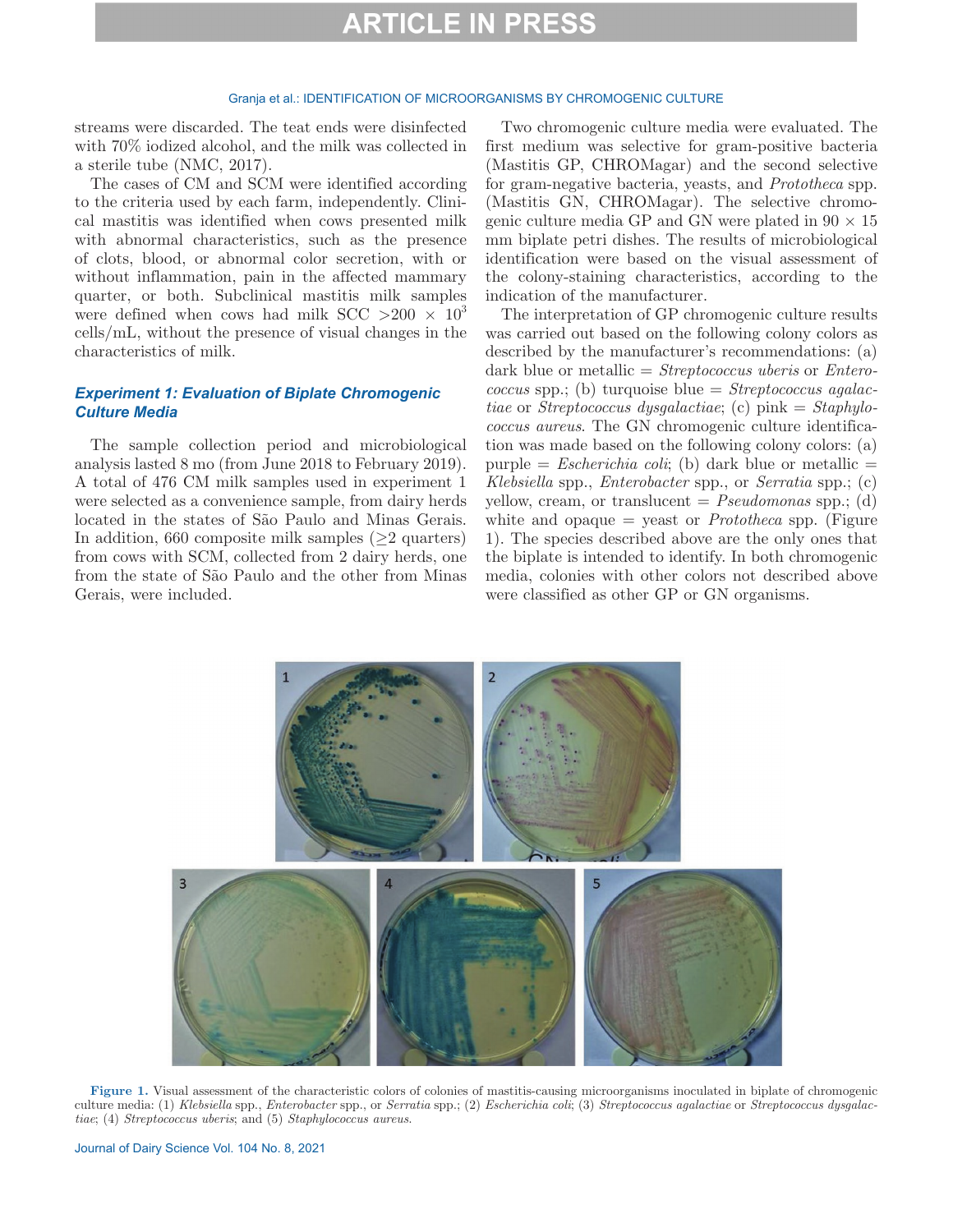#### Granja et al.: IDENTIFICATION OF MICROORGANISMS BY CHROMOGENIC CULTURE

The selected milk samples were inoculated in the culture media using a sterile swab. After inoculation, the biplates were incubated at 37°C for 24 h under aerobic conditions. After the incubation period, the growth of colonies was visually inspected using a white background to aid in counting and differentiating colony colors. All colony colors of biplate chromogenic culture media were evaluated according to the manufacturer's recommendations, by a single researcher without knowledge of the microbial identification by MALDI-TOF MS, and the results of bacterial growth were recorded using a digital camera.

## *Experiment 2: Evaluation of Triplate Chromogenic Culture Media*

The period of sample collection and microbiological analysis lasted 4 mo (from July to November 2019). A total of 476 CM milk samples used in experiment 2 were selected as a convenience sample from 12 dairy herds located in the states of Paraná, São Paulo, and Minas Gerais, as well as 500 milk samples from cows with SCM, distributed in composite samples ( $>1$  quarter;  $n = 449$ ) and individual quarters  $(n = 51)$ .

The triplate evaluated (Smartcolor2, Onfarm) was composed of selective media for (a) *Streptococcus* spp., (b) *Staphylococcus aureus* and *Staphylococcus* spp., and (c) gram-negative bacteria.

The results of microbiological identification of the culture media selective for *Staphylococcus* were obtained based on the following colonies colors as described by the manufacturer's recommendations: (a)  $\text{pink} =$ *Staph. aureus*; (b) other colors = *Staphylococcus* spp. The results of selective culture media for *Streptococcus* were evaluated based on the following colony colors: (a) dark blue = *Strep. uberis*; (b) turquoise blue = *Strep. Agalactiae* or *Strep. dysgalactiae*; (c) purple = *Enterococcus* spp.; (d) lilac = *Lactococcus* spp. Finally, the results of selective culture media for GN were evaluated based on the following colony colors: (a) purple  $= E$ . *coli*; (b) metallic blue = *Klebsiella* spp., *Enterobacter* spp., or *Serratia* spp.; (c) yellow = *Pseudomonas* spp.; (d) white and dry = yeast and *Prototheca* spp. (Figure 2). The species above described are the only ones that



**Figure 2.** Visual assessment of the characteristic colors of colonies of mastitis-causing microorganisms inoculated in triplate of chromogenic culture media: (1) *Streptococcus uberis*, (2) *Streptococcus agalactiae* or *Streptococcus dysgalactiae*, (3) *Enterococcus* spp., (4) *Lactococcus* spp., (5) *Staphylococcus aureus*, (6) *Klebsiella* spp. or *Enterobacter* spp., (7) *Prototheca* spp. or yeast, and (8) *Escherichia coli*.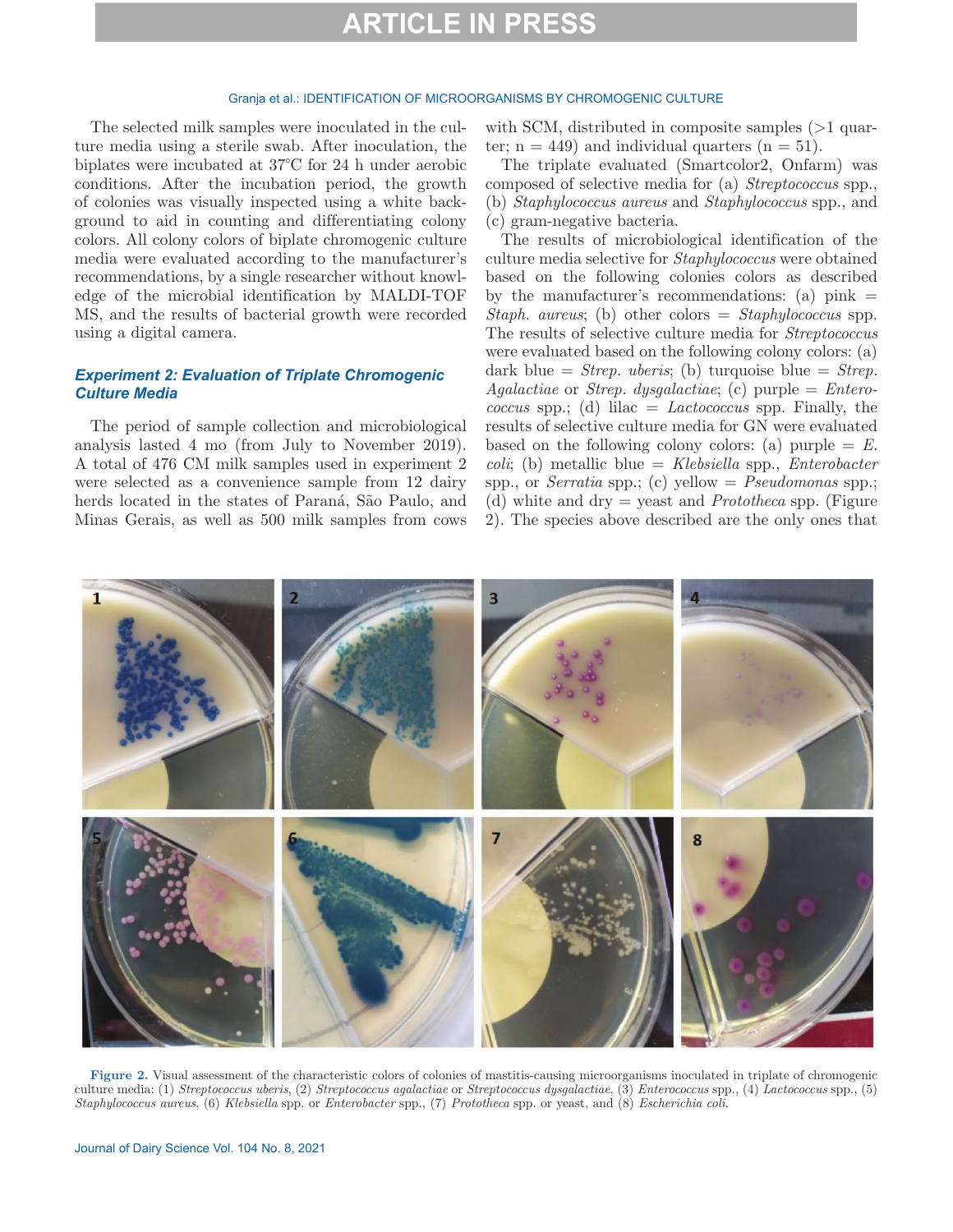#### Granja et al.: IDENTIFICATION OF MICROORGANISMS BY CHROMOGENIC CULTURE

the triplate is intended to identify. Any colonies classified with other colors not previously described were classified as other GP or GN microorganisms.

The selected milk samples were inoculated into the culture media with the aid of sterile swabs. Two milk samples were inoculated per triplate and incubated at 37°C for 24 h.

After the incubation period, the growth of colonies of the microorganism were visually inspected with the aid of a white background to differentiate the color and count the microbial colonies. All colony color evaluations for triplate chromogenic culture media were similar to the biplate evaluation procedures.

All milk samples were inoculated at the same time in the chromogenic media and in blood agar (**BA**; blood agar base, Kasvi) enriched with 5% bovine blood, using a sterile swab. After inoculation, the plates were incubated at 37°C for 24 h. All samples with positive microbial growth in BA had microbial colonies identified using MALDI-TOF MS. Quarter or composite milk samples that presented growth of  $\geq$ 3 colonies with distinct morphological characteristics in any culture media (chromogenic media or BA) were considered contaminated and discarded.

### *Microbial Identification by MALDI-TOF MS*

After 24-h incubation, microbial isolates that showed positive growth in BA were selected for microbiological identification by MS, as described by Barcelos et al. (2019). For the ribosomal protein extraction, a colony was selected from each isolate and applied to a steel plate containing 96 wells (MSP 96 Target polished steel, Bruker Daltonik) with a sterile wooden stick. Colonies were selected according to their color; when 2 different colonies were observed, 1 colony of each type was selected and evaluated separately. After transferring the colony to the steel plate, a volume of 1.0  $\mu$ L of formic acid (70%) was added to the spot and subjected to dry at room temperature. After drying, 1.0 μL of α-cyano-4-hydroxycinnamic acid matrix (**HCCA**; diluted in 50% acetonitrile and 2.5% trifluoroacetic acid) was added and left to dry again at room temperature. An *E. coli* isolate was used as a positive control, and a spot containing only HCCA matrix was used as a negative control. For the MALDI-TOF MS calibration, 1.0 μL of standard protein solution (bacterial test standard, BTS; Bruker) was used, followed by the addition of 1.0 μL of HCCA matrix.

The samples were analyzed on the MicroFlex LT equipment (Bruker Daltonik), and the mass spectra were captured by the FlexControl 3.4 software (Bruker Daltonik) with a target in the range of 2,000 to 20,000  $m/z$  (mass to charge ratio). The microorganisms were

Journal of Dairy Science Vol. 104 No. 8, 2021

identified using the MALDI Biotyper Software 4.1.7 (Bruker Daltonik). The identification results obtained were expressed by scores, such that a score  $\geq 1.7$  was considered reliable for genus identification and a score  $\geq$ 2.0 was reliable for genus and species identification (Barcelos et al., 2019). When the microorganism was not identified at the first evaluation by MALDI-TOF MS, the identification protocol was repeated. If a score between 1.7 and 2.0 was observed in the new identification, the suggestive species with the highest score was considered.

For samples with colony growth in the BA but no identification by MALDI-TOF MS, unidentified colonies were submitted to conventional microbiological identification, based on colony morphology and hemolytic patterns on blood agar, and Gram staining (NMC, 2017). *Prototheca* spp. identification was suspected when colonies in BA were opaque gray and 0.5 to 1 mm in diameter. Suspected colonies were inoculated in Sabouraud agar, and *Prototheca* spp. were identified based on the observation of yeast-like colonies, with creamy consistency, white coloration, and characteristic oval cells under microscopy.

### *Diagnostic Performance of Chromogenic Media*

The indicators of diagnostic performance (Ac, Se, Sp, PPV, and NPV) for identification of mastitis-causing microorganisms in the chromogenic media in both experiments were estimated considering microbiological identification by MALDI-TOF MS as the standard methodology.

The values of Ac, Se, Sp, PPV, and NPV were calculated based on the results of identification in the chromogenic media and standard methodology, according to true positive (**TP**), when there was agreement of results of the same microorganism identified in the chromogenic culture media and standard methodology; true negative, when there was no growth of microorganisms in the chromogenic culture media and in the standard methodology; false positive, when there was a growth of any microorganisms in the standard methodology other than that diagnosed in chromogenic media; false negative (**FN**), when there was no microorganism growth in the chromogenic media and there was growth in the standard methodology (Ferreira et al., 2018). The results of the diagnostic performance (Ac, Se, Sp, PPV, and NPV) were classified as low  $( $0.60$ ), inter$ mediate  $(>0.60)$ , or high  $(>0.80;$  Royster et al., 2014).

The senspec option of PROC FREQ of SAS version 9.4 (SAS Institute, 2009) was used to calculate Se, Sp, PPV, and NPV. Accuracy was calculated using PROC FREQ, considering the sum of TP and true negative divided by the total number of samples. Confidence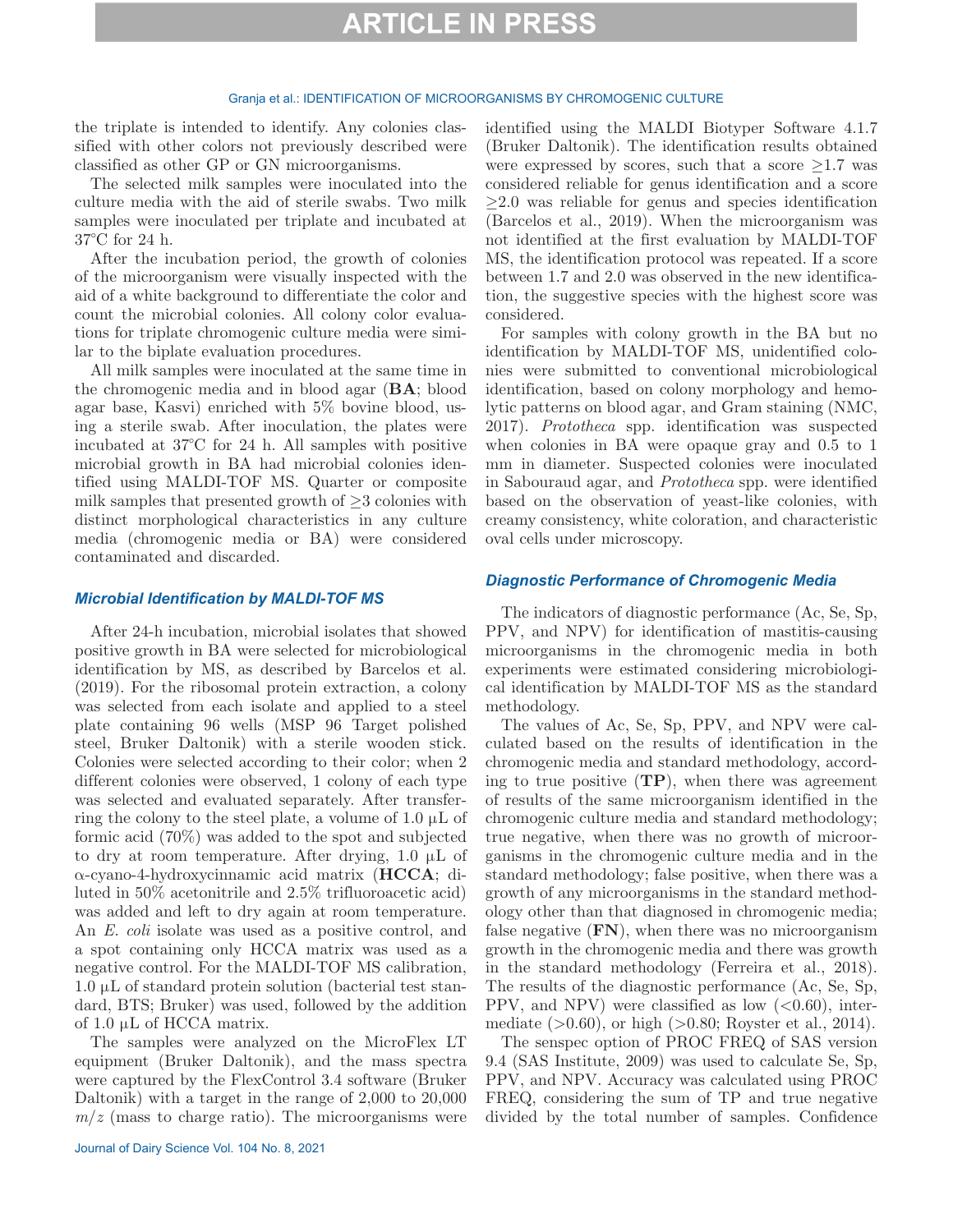### Granja et al.: IDENTIFICATION OF MICROORGANISMS BY CHROMOGENIC CULTURE

intervals were obtained with their standard errors and Wald confidence, which produces 0.95 confidence limits.

Cohen's kappa coefficient of agreement was calculated using the PROC FREQ of SAS Institute (2009). A value of 1.00 indicates 100% agreement; values between 0.81 and 1.00 are considered to indicate almost perfect agreement, from 0.61 to 0.80 substantial agreement, from 0.41 to 0.60 moderate agreement, from 0.21 to 0.40 fair agreement, from 0.00 to 0.20 slight agreement, and values  $\leq 0.00$  poor agreement (Landis and Koch, 1977).

### **RESULTS**

## *Experiment 1: Evaluation of Biplate Chromogenic Culture Media*

A total of 1,136 samples were evaluated; 476 were from CM and 660 were from SCM. In CM samples, 54% (255/476) had growth of a single type of microorganism, 3% (13/476) had growth of 2 microorganisms with distinct morphologies, 4% (19/476) were contaminated, and 40% (189/476) of the samples had no microbial growth. In the SCM samples, we observed microbial growth of colonies with a single morphology in 31%  $(205/660)$  of samples,  $4\%$   $(30/660)$  with 2 distinct morphologies,  $10\%$  (68/660) were contaminated, and  $5.4\%$ (30/660) had no microbial growth. The most isolated gram-positive bacteria in CM samples were *Strep*. *uberis* 6.5% (31/476) and *Strep*. *dysgalactiae* 6.5% (31/476). On the other hand, in SCM, *Staph*. *chromogenes* 13.5% (89/660) and *Staph*. *aureus* 6.5% (43/660) were the most frequently isolated. Among the gram-negative bacteria, the most isolated in CM samples were *E*. *coli* (0.06) and *Kleb*. *pneumoniae* (0.05) and, in SCM, other gram-negatives (0.02) and *E. coli* (0.01; Table 1).

### *Performance of Chromogenic Culture Media Biplates*

The Ac of the chromogenic culture media in CM samples ranged from 0.94 (*Strep*. *Agalactiae* or *dysgalactiae* and *Strep*. *uberis* and *Enterococcus* spp.) to 0.99 (*Pseudomonas* spp.). The Se of the chromogenic culture media ranged from 0.56 (*Staph*. *aureus*) to 0.90 (*Strep*. *Uberis* and *Enterococcus* spp.). The Sp ranged from 0.94 (*Strep*. *Uberis* and *Enterococcus* spp.) to 1.00 (*Prototheca* spp. or yeast).

The PPV values ranged from 0.59 (*Strep*. *uberis* and *Enterococcus* spp.) to 0.84 (*E*. *coli*). Additionally, the results for NPV ranged from 0.96 (*Strep*. *agalactiae* or *dysgalactiae*) to 0.99 (*Strep*. *Uberis* and *Enterococcus* spp. and *Prototheca* spp. or yeast; Table 2).

The agreement of results between the standard methodology and the chromogenic culture media (GP and GN) ranged, in the CM samples, from 0.47 to 0.84. Agreement was almost perfect for *E*. *coli* ( $\kappa = 0.84$ ) and yeast or *Prototheca* spp. ( $\kappa = 0.80$ ), substantial for *Strep. uberis* ( $\kappa = 0.67$ ) and *Strep. agalactiae* and *Strep. dysgalactiae* (κ = 0.67), and moderate for *Staph*. *aureus*  $(\kappa = 0.47)$  and *Pseudomonas* spp.  $(\kappa = 0.44; \text{Table 2}).$ 

In the SCM samples, the Ac of the biplate chromogenic culture media ranged from 0.95 (*Strep*. *uberis* and *Enterococcus* spp.) to 0.99 (*Strep*. *agalactiae* and *Strep*.

**Table 1.** Distribution of mastitis-causing agents identified by microbiological milk culture according to the standard MALDI-TOF MS methodology (clinical mastitis, CM = 476; subclinical mastitis samples,  $SCM = 660$ , evaluated by biplate chromogenic culture media

| Variable                     | <b>CM</b>      | %    | SCM             | %              |
|------------------------------|----------------|------|-----------------|----------------|
| Total samples                | 476            | 100  | 660             | 100            |
| No growth                    | 189            | 39.7 | 357             | 54.1           |
| Colonies with 1 morphology   | 255            | 53.6 | 203             | 30.8           |
| Colonies with 2 morphologies | $13^1$         | 2.7  | $32^2$          | 4.8            |
| Contamination                | 19             | 4.0  | 68              | 10.3           |
| Gram-positive bacteria       | 133            | 27.9 | 179             | 27.1           |
| <i>Streptococcus uberis</i>  | 31             | 6.5  | 9               | 1.4            |
| Streptococcus dysgalactiae   | 31             | 6.5  | 1               | 0.2            |
| Staphylococcus chromogenes   | 14             | 2.9  | 89              | 13.5           |
| Staphylococcus aureus        | 14             | 2.9  | 43              | 6.5            |
| Streptococcus agalactiae     | 14             | 2.9  | 6               | 0.9            |
| Non-aureus Staphylococcus    | 8              | 1.7  | 13              | 2.0            |
| Other gram-positive bacteria | $21^3$         | 4.4  | 18 <sup>4</sup> | 2.7            |
| Gram-negative bacteria       | 112            | 23.5 | 19              | 2.9            |
| Escherichia coli             | 70             | 14.7 | 4               | 0.6            |
| Klebsiella pneumoniae        | 23             | 4.8  | $\Omega$        | $\overline{0}$ |
| Serratia marcescens          | 6              | 1.3  | $\overline{2}$  | 0.3            |
| Enterobacter cloacae         | 3              | 0.6  | $\theta$        | $\mathbf{0}$   |
| Klebsiella oxytoca           | 3              | 0.6  | $\theta$        | $\overline{0}$ |
| Klebsiella varicola          | $\overline{2}$ | 0.4  | $\Omega$        | $\theta$       |
| Other gram-negative bacteria | $\rm 5^5$      | 1.1  | $13^6$          | 2.0            |
| Other microorganisms         | 10             | 2.1  | 5               | 0.8            |
| Prototheca spp.              | 5              | 1.1  | $\Omega$        | $\overline{0}$ |
| Candida tropicalis           | 3              | 0.6  | $\theta$        | $\theta$       |
| Candida krusei               | $\overline{2}$ | 0.4  | 5               | 0.8            |

1 *Escherichia coli* and others (n = 1); *E*. *coli* and *Staphylococcus aureus*  $(n = 2)$ ; *E. coli* and *Streptococcus dysgalactiae*  $(n = 2)$ ; *Klebsiella* spp. and *Strep. dysgalactiae*  $(n = 2)$ ; NAS and other gram-positive  $(n = 1)$ ; NAS and others gram-negative (n = 1); *Strep*. *dysgalactiae* and NAS  $(n = 1)$ ; *Strep. dysgalactiae* and others  $(n = 1)$ ; *Strep. uberis* and NAS  $(n = 1)$ .

Escherichia coli and NAS ( $n = 1$ ); *E. coli* and others ( $n = 3$ ); *Enterococcus* and others  $(n = 1)$ ; *Lactococcus* and others  $(n = 1)$ ; NAS and NAS  $(n = 5)$ ; NAS and others  $(n = 3)$ ; others and others  $(n = 7)$ ; *Staph*. *aureus* and *Strep*. *uberis* (n = 4); *Strep*. *agalactiae* and *Strep*. *dysgalactiae* (n = 1); *Strep*. *dysgalactiae* and NAS (n = 1); *Strep*. *uberis* and NAS  $(n = 5)$ .

3 Mainly gram-positive genera: *Bacillus* spp. (n = 3); *Corynebacterium* spp.  $(n = 4)$ ; *Enterococcus* spp.  $(n = 4)$ ; *Lactobacillus* spp.  $(n = 1)$ , *Lactococcus* spp.  $(n = 3)$ ; *Macrococcus* spp.  $(n = 3)$ ; *Micrococcus* spp.  $(n = 1).$ 

4 Mainly gram-positive genera: *Aerococcus* spp. (n = 5); *Bacillus* spp.  $(n = 5)$ ; *Corynebacterium* spp.  $(n = 7)$ ; *Enterococcus* spp.  $(n = 1)$ ;  $Lactococcus$  spp.  $(n = 1)$ ;  $Macrococcus$  spp.  $(n = 1)$ ; *Micrococcus* spp  $(n = 7)$ .

5 Mainly gram-negative genera: *Acinetobacter* spp. (n = 2); *Pseudomonas* spp.  $(n = 2)$ .

6 Mainly gram-negative genera: *Acinetobacter* spp. (n = 10); *Citrobacter*  $(n = 1)$ .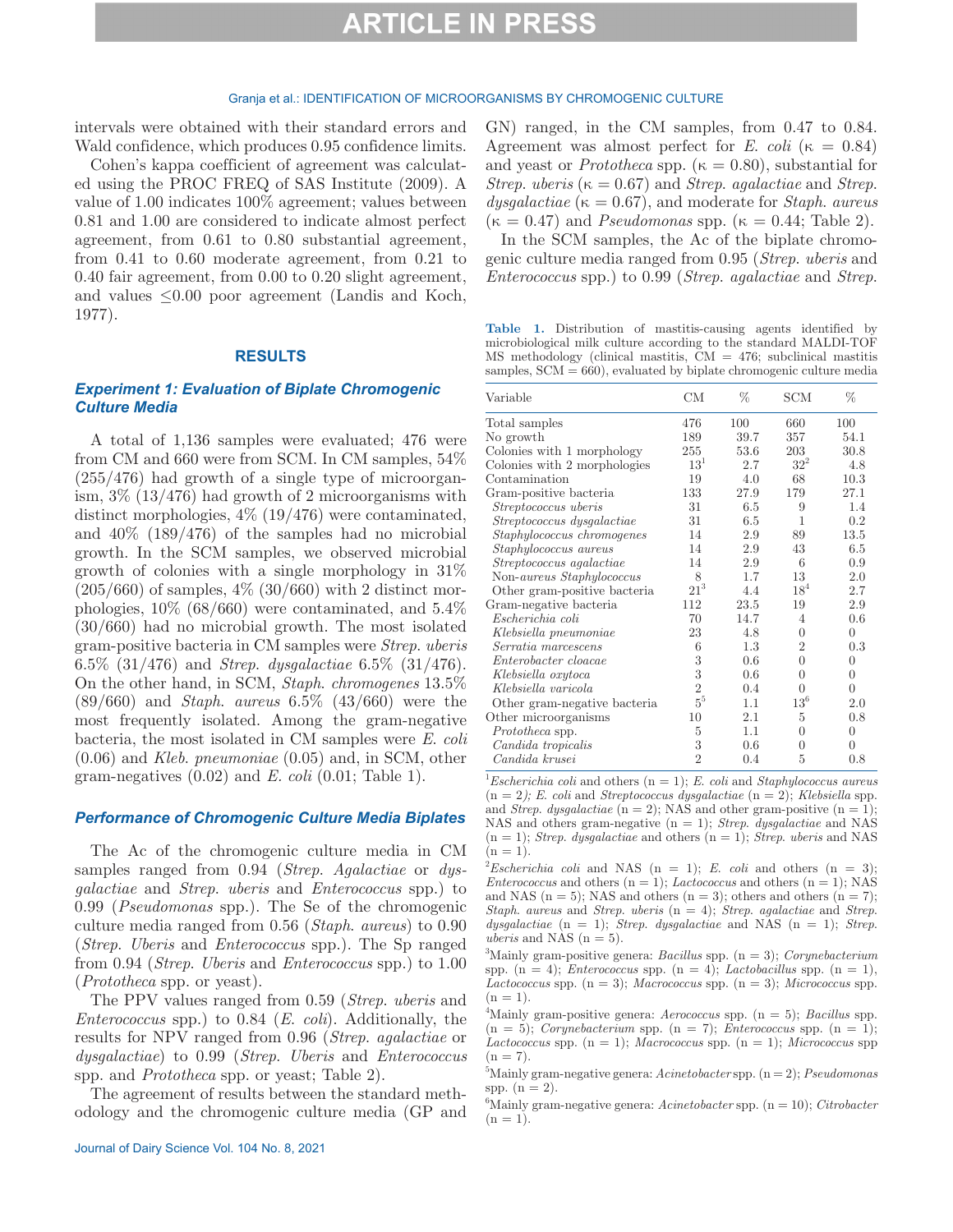### Granja et al.: IDENTIFICATION OF MICROORGANISMS BY CHROMOGENIC CULTURE

| Table 2. Diagnostic accuracy (specificity, Sp; sensitivity; Se; accuracy, Ac; positive predictive value, PPV; negative predictive value, NPV; and |  |
|---------------------------------------------------------------------------------------------------------------------------------------------------|--|
| Cohen's kappa agreement coefficient, $\kappa$ ) of biplate <sup>1</sup> chromogenic media in milk samples from cows with CM ( $n = 476$ )         |  |

| Variable                              | <i>Streptococcus</i><br><i>agalactiae</i> or<br><i>Streptococcus</i><br>dysqalactic | <i>Streptococcus</i><br><i>uberis</i> or<br>Enterococcus<br>spp. | Staphylococcus<br>aureus | Escherichia<br>$\coli$ | KES <sup>2</sup>  | Prototheca<br>or yeast |
|---------------------------------------|-------------------------------------------------------------------------------------|------------------------------------------------------------------|--------------------------|------------------------|-------------------|------------------------|
| $n^3$                                 | 49                                                                                  | 59                                                               | 14                       | 80                     | 35                | 10                     |
| $n^4$                                 | 51                                                                                  | 36                                                               | 16                       | 75                     | 39                |                        |
| $Ac^{\circ}$                          | $0.94(0.92-0.96)$                                                                   | $0.94(0.92-0.96)$                                                | $0.97(0.96-0.99)$        | $0.95(0.93-0.97)$      | $0.96(0.95-0.98)$ | $0.99(0.99-1.00)$      |
| $Se^5$                                | $0.71(0.58 - 0.83)$                                                                 | $0.90(0.80-0.99)$                                                | $0.56(0.32-0.81)$        | $0.89(0.82 - 0.96)$    | $0.74(0.60-0.88)$ | $0.73(0.46-0.99)$      |
| Sp <sup>5</sup>                       | 0.97(0.95, 0.98)                                                                    | $0.94(0.92-0.96)$                                                | $0.99(0.98-1.00)$        | $0.97(0.95-0.98)$      | $0.99(0.97-1.00)$ | 1.00                   |
| PPV <sup>5</sup>                      | $0.73(0.61-0.86)$                                                                   | $0.59(0.47-0.72)$                                                | $0.64(0.39-0.89)$        | $0.84(0.76-0.92)$      | $0.83(0.70-0.95)$ | $0.80(0.55-1.00)$      |
| NPV <sup>5</sup>                      | $0.96(0.94 - 0.98)$                                                                 | $0.99(0.98-1.00)$                                                | $0.98(0.97-1.00)$        | $0.98(0.96-0.99)$      | $0.98(0.96-0.99)$ | $0.99(0.99-1.00)$      |
| $\kappa^5$                            | $0.67(0.56-0.77)$                                                                   | $0.67(0.57-0.78)$                                                | $0.47(0.26 - 0.67)$      | $0.84(0.78-0.91)$      | $0.74(0.63-0.85)$ | $0.80(0.65 - 0.97)$    |
| $\kappa$ <i>P</i> -value <sup>b</sup> | 0.724                                                                               | < 0.001                                                          | 0.038                    | 0.371                  | 0.251             | 0.655                  |

1 Biplate with selective chromogenic culture media for gram-positive and gram-negative bacteria (Mastitis GP and Mastitis GN, respectively, both from CHROMagar).

2 KES = *Klebsiella* spp., *Enterobacter* spp., or *Serratia* spp.

<sup>3</sup>Total number of samples testing positive on the biplate.

<sup>4</sup>Total number of samples testing positive to the gold-standard test (blood agar).

 ${}^{5}\text{Values}$  in parentheses = 95\% CI.

6 Cohen's Kappa test.

*dysgalactiae*, and *Klebsiella* spp., *Enterobacter* spp., and *Serratia* spp.). The Se of the chromogenic culture media ranged from 0.20 (*Prototheca* spp. or yeast) to 0.94 (*Staph*. *aureus*), whereas the Sp ranged from 0.95 (*Strep*. *uberis* and *Enterococcus* spp.) to 0.99 (*Staph*. *aureus*).

The PPV values ranged from 0.31 (*E*. *coli*) to 1.00 (*Prototheca* spp. and yeast). In contrast, the NPV results ranged from 0.99 (*Staph*. *aureus* and *E*. *coli*) to 1.00 (*Strep*. *agalactiae* or *Strep*. *dysgalactiae* and *Strep*. *uberis* or *Enterococcus* spp.; Table 3).

In SCM samples, almost perfect agreement in results of methodologies was observed for *Staph*. *aureus* (κ = 0.88), whereas for *Strep*. *agalactiae* and *dysgalactiae* (κ

 $= 0.68$ , substantial agreement was observed. For the remaining microorganisms, we observed slight agreement for *E*. *coli* ( $\kappa = 0.18$ ) and fair agreement for *Prototheca* spp. and yeast ( $\kappa = 0.33$ ) and *Strep. uberis* ( $\kappa$  $= 0.35$ ). The kappa coefficient was not calculated for *Klebsiella* spp. and *Serratia* spp. because of the small number of isolates, or for *Pseudomonas* spp., because only one true positive result was found (Table 3).

## *Experiment 2: Evaluation of Triplate Chromogenic Culture Media*

From a total of 976 samples, 476 were from CM and 500 were from SCM. Considering CM, there was

**Table 3.** Diagnostic accuracy (specificity, Sp; sensitivity; Se; accuracy, Ac; positive predictive value, PPV; negative predictive value, NPV; and Cohen's kappa agreement coefficient,  $\kappa$ ) of the biplate<sup>1</sup> chromogenic media in milk samples from cows with SCM (n = 660)

| Variable                              | <i>Streptococcus agalactiae</i> or<br>Streptococcus dysgalactiae | <i>Streptococcus uberis</i> or<br><i>Enterococcus</i> spp. | Staphylococcus<br>aureus | Escherichia<br>$\coli$ |
|---------------------------------------|------------------------------------------------------------------|------------------------------------------------------------|--------------------------|------------------------|
| n.                                    | 15                                                               | 45                                                         | 52                       | 13                     |
| $n^3$                                 |                                                                  | 18                                                         |                          |                        |
| $Ac^4$                                | $0.99(0.98-1.00)$                                                | $0.95(0.93-0.97)$                                          | $0.98(0.970.-99)$        | $0.98(0.97-0.99)$      |
| $\mathrm{Se}^4$                       | $0.89(0.68-1.00)$                                                | $0.89(0.74-1.00)$                                          | $0.94(0.87-1.00)$        | $0.50(0.15-0.85)$      |
| Sp <sup>4</sup>                       | $0.99(0.98-1.00)$                                                | $0.95(0.93-0.97)$                                          | $0.99(0.98-1.00)$        | $0.98(0.97-0.99)$      |
| PPV <sup>4</sup>                      | $0.53(0.28 - 0.79)$                                              | $0.36(0.22 - 0.51)$                                        | $0.85(0.75-0.95)$        | $0.31(0.06-0.56)$      |
| NPV <sup>4</sup>                      | $1.00(0.99-1.00)$                                                | $1.00(0.99-1.00)$                                          | $0.99(0.99-1.00)$        | $0.99(0.99-1.00)$      |
| $\kappa^4$                            | $0.68(0.49-0.88)$                                                | $0.35(0.19-0.50)$                                          | $0.88(0.80-0.95)$        | $0.18(0.00-0.40)$      |
| $\kappa$ <i>P</i> -value <sup>5</sup> | 0.095                                                            | ${<}0.001$                                                 | 0.131                    | 0.225                  |

1 Biplate with selective chromogenic culture media for gram-positive and gram-negative bacteria (Mastitis GP and Mastitis GN, respectively, both from CHROMagar).

<sup>2</sup>Total number of samples testing positive on the biplate.

<sup>3</sup>Total number of samples testing positive to the gold-standard test (traditional).

<sup>4</sup>Values in parentheses =  $95\%$  CI.

5 Cohen's Kappa concordance test.

Journal of Dairy Science Vol. 104 No. 8, 2021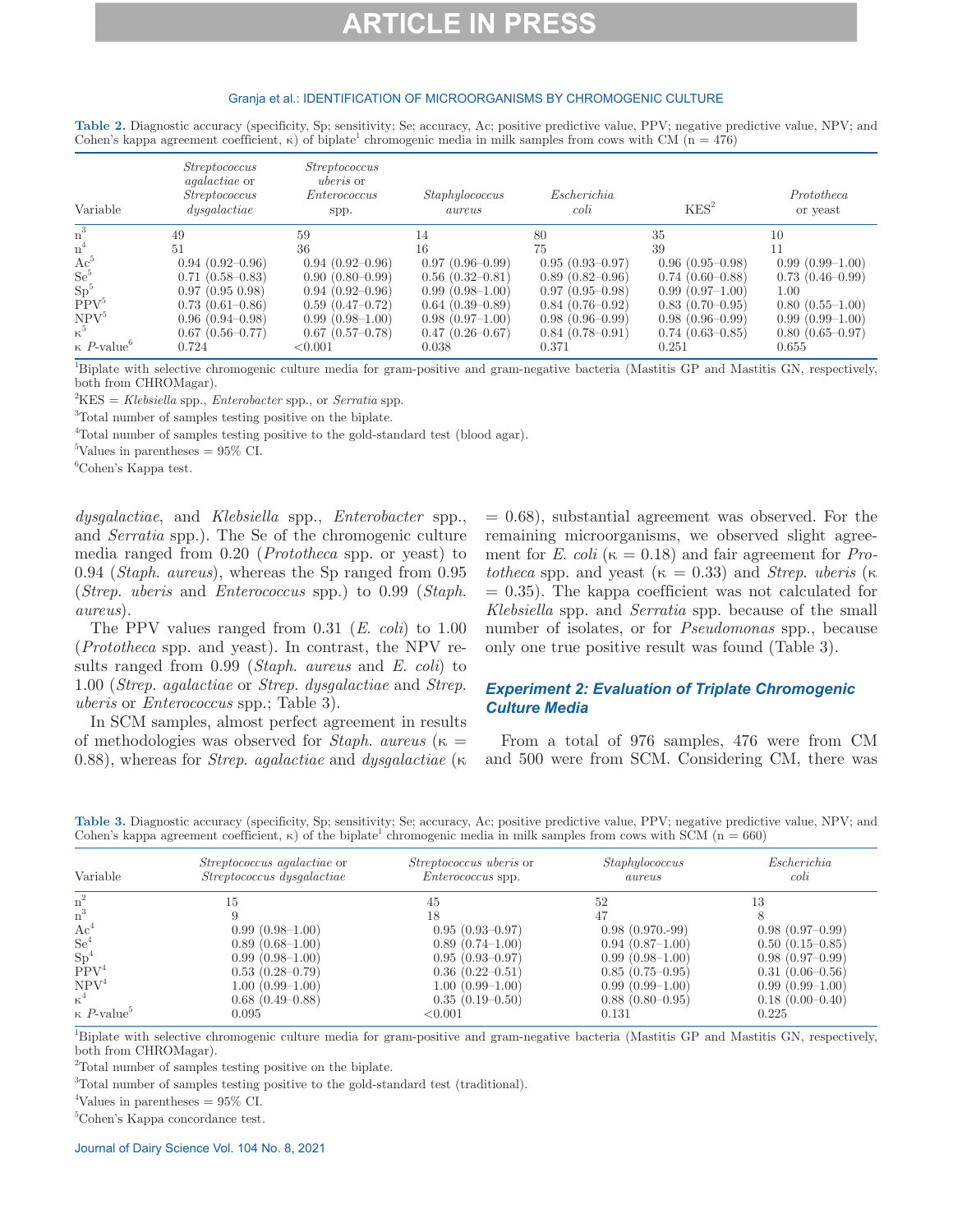#### Granja et al.: IDENTIFICATION OF MICROORGANISMS BY CHROMOGENIC CULTURE

growth of colonies with a single morphology in 53%  $(253/476)$  of the samples,  $4\%$   $(20/476)$  had 2 distinct morphologies, 2% (11/476) were contaminated, and 40% (192/476) of the samples had no microbial growth.

For the SCM samples, 60% (301/500) showed growth of colonies with a single morphology, 7% (37/500) had 2 morphologies, 1% (5/500) were contaminated, and 31% had no microbial growth. The prevalence of grampositive bacteria was greater for *Staph*. *chromogenes* 29.4% (147/500) and other gram-positive bacteria 10.8 (54/500) in SCM samples. Among gram-negative bacteria, the prevalence was greater for *E*. *coli* 8.6% (41/476) and *Kleb*. *pneumoniae* 4.8% (23/476) in CM samples, and other gram-negative bacteria 2.6% (13/500) and *Kleb*. *pneumoniae* 0.8% (4/500) in SCM samples (Table 4).

### *Performance of Chromogenic Culture Media Triplates*

The Ac of chromogenic culture media triplate in CM samples ranged from 0.93 (NAS) to 0.99 (*Pseudomonas* spp. and *Prototheca* spp. or yeast). On the other hand, the sensitivity of chromogenic culture media triplate

**Table 4.** Distribution of mastitis-causing microorganisms identified by microbiological milk culture according to standard MALDI-TOF MS methodology ( $CM = 476$ ;  $SCM = 500$ ), evaluated by triplate chromogenic culture media<sup>-</sup>

|                                                  |                | CM   | <b>SCM</b> |                |
|--------------------------------------------------|----------------|------|------------|----------------|
| Variable                                         | No.            | %    | No.        | %              |
| Total samples                                    | 476            | 100  | 500        | 100            |
| No growth                                        | 192            | 40.3 | 157        | 31.4           |
| Colonies with 1 morphology                       | 254            | 53.4 | 299        | 59.8           |
| Colonies with 2 morphologies                     | $19^2\,$       | 4.0  | $39^3$     | 7.8            |
| Contamination                                    | 11             | 2.3  | 5          | 1.0            |
| Gram-positive bacteria                           | 155            | 32.6 | 279        | 55.8           |
| Staphylococcus chromogenes                       | 39             | 8.2  | 147        | 29.4           |
| Staphylococcus aureus                            | 27             | 5.7  | 32         | 6.4            |
| Streptococcus uberis                             | 16             | 3.4  | 7          | 1.4            |
| Staphylococcus sciuri                            | 12             | 2.5  | 1          | 0.2            |
| Streptococcus agalactiae                         | 10             | 2.1  | 3          | 0.6            |
| Streptococcus dysgalactiae                       | 9              | 1.9  |            | 1.4            |
| Corynebacterium spp.                             | 8              | 1.7  | 4          | 0.8            |
| <i>Enterococcus</i> spp.                         | 6              | 1.3  | 4          | 0.8            |
| Lactococcus spp.                                 | $\overline{7}$ | 1.5  | 20         | 4.0            |
| Other gram-positive bacteria                     | $21^{4}$       | 4.4  | $54^{5}$   | 10.8           |
| Gram-negative bacteria                           | 88             | 18.5 | 20         | 4.0            |
| Escherichia coli                                 | 41             | 8.6  | 1          | 0.2            |
| $\label{thm:Klebsiella} Klebsiella \ pneumoniae$ | 23             | 4.8  | 4          | 0.8            |
| Serratia marcescens                              | 10             | 2.1  | $\theta$   | $\theta$       |
| Enterobacter cloacae                             | $\sqrt{3}$     | 0.6  | 1          | 0.2            |
| Klebsiella oxytoca                               | 3              | 0.6  |            | 0.2            |
| Other gram-negative bacteria                     | $8^6$          | 1.7  | $13^7$     | 2.6            |
| Other microorganisms                             | 11             | 2.3  | $\theta$   | $\overline{0}$ |
| Candida tropicalis                               | $\overline{2}$ | 0.4  | $\theta$   | $\overline{0}$ |
| Candida rugosa                                   | $\bf 5$        | 1.1  | $\theta$   | $\overline{0}$ |
| Other yeasts                                     | 4              | 0.8  | $\theta$   | $\theta$       |

1 Smartcolor2 (Onfarm).

*Escherichia coli* and others  $(n = 1)$ ; *Enterobacter* and others  $(n = 1)$ ; *Lactococcus* spp. and NAS  $(n = 1)$ ; *Lactococcus* spp. and others ( $n = 2$ ); NAS and NAS ( $n = 1$ ); NAS and others ( $n = 3$ ); Others and others ( $n = 1$ ) 1); *Staphylococcus aureus* and *Streptococcus dysgalactiae* (n = 1); *E. coli* and *Strep*. *dysgalactiae* (n = 1); *Strep*.  $dysgalactiae$  and NAS (n = 1); *Strep. dysgalactiae* and others (n = 1); *Strep. uberis* and *Klebsiella* spp. (n = 1); *Strep. uberis* and NAS ( $n = 4$ ).

 ${}^{3}$ *Enterobacter* spp. and others (n = 1); *Enterococcus* spp. and NAS (n = 3); *Lactococcus* spp. and NAS (n = 10); NAS and NAS (n = 6); NAS and others (n = 4); *Staph*. *aureus* and *Lactococcus* spp. (n = 2); *Staph*. *aureus* and NAS (n = 2); *Staph*. *aureus* and others (n = 2); *Staph*. *aureus* and *Strep*. *agalactiae* (n = 1); *Staph*. *aureus* and *Strep. uberis*  $(n = 2)$ ; *Strep. <i>uberis* and NAS  $(n = 6)$ .

<sup>4</sup>Mainly gram-positive genera: *Aerococcus* spp.  $(n = 2)$ ; *Bacillus* spp.  $(n = 2)$ ; *NAS*  $(n = 9)$ ; *Paenibacillus* spp.  $(n = 2)$ .

<sup>5</sup>Mainly gram-positive genera: *Aerococcus* spp (n = 4); *Bacillus* spp. (n = 1); NAS (n = 44).

<sup>6</sup>Mainly gram-negative genera: *Citrobacter* spp.  $(n = 2)$ ; *Pseudomonas* spp.  $(n = 4)$ .

7 Mainly gram-negative genera: *Acinetobacter* spp. (n = 7); *Citrobacter* spp. (n = 1); *Pseudomonas* spp. (n = 4).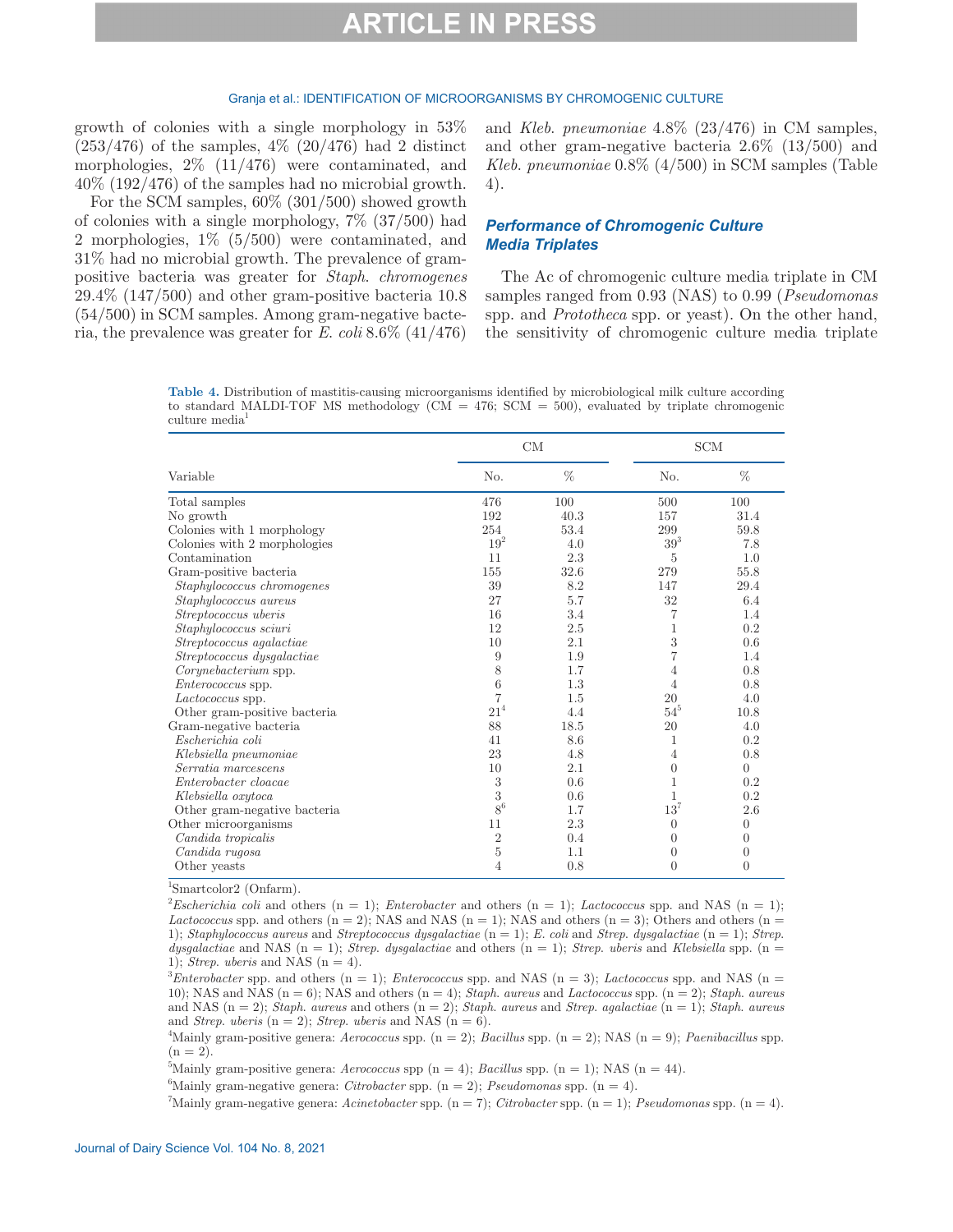### Granja et al.: IDENTIFICATION OF MICROORGANISMS BY CHROMOGENIC CULTURE

| Table 5. Diagnostic accuracy (specificity, Sp; sensitivity; Se; accuracy, Ac; positive predictive value, PPV; negative predictive value, NPV; and |  |  |
|---------------------------------------------------------------------------------------------------------------------------------------------------|--|--|
| Cohen's kappa agreement coefficient, $\kappa$ ) of the triplate chromogenic media <sup>2</sup> in milk samples from cows with CM (n = 476)        |  |  |

| Variable                              | <i>Streptococcus</i><br><i>agalactiae</i> or<br><i>Streptococcus</i><br>dysqalactic | <i>Streptococcus</i><br>uberis | Staphylococcus<br>aureus | <b>NAS</b>          | Enterococcus<br>spp. | Lactococcus<br>spp. |
|---------------------------------------|-------------------------------------------------------------------------------------|--------------------------------|--------------------------|---------------------|----------------------|---------------------|
| $n^3$                                 | 48                                                                                  | 25                             | 37                       | 57                  | 16                   | 15                  |
| n <sup>4</sup>                        | 23                                                                                  | 21                             | 28                       | 70                  |                      | 10                  |
| $Ac^{\flat}$                          | $0.93(0.92-0.96)$                                                                   | $0.98(0.97-0.99)$              | $0.96(0.95-0.98)$        | $0.92(0.89 - 0.94)$ | $0.96(0.95-0.98)$    | $0.96(0.94 - 0.97)$ |
| $\mathrm{Se}^5$                       | $0.87(0.73-1.00)$                                                                   | $0.86(0.71-1.00)$              | $0.86(0.73-0.99)$        | $0.63(0.52-0.74)$   | $0.43(0.06-0.80)$    | $0.20(0.00-0.45)$   |
| Sp <sup>5</sup>                       | $0.94(0.92-0.96)$                                                                   | $0.98(0.97-1.00)$              | $0.97(0.96-0.99)$        | $0.97(0.95-0.99)$   | $0.97(0.96-0.99)$    | $0.97(0.95-0.98)$   |
| PPV <sup>5</sup>                      | $0.42(0.28-0.56)$                                                                   | $0.72(0.54 - 0.90)$            | $0.65(0.50-0.80)$        | $0.77(0.66 - 0.88)$ | $0.19(0.00-0.38)$    | $0.13(0.00-0.31)$   |
| NPV <sup>5</sup>                      | $0.99(0.99-1.00)$                                                                   | $0.99(0.99-1.00)$              | $0.99(0.98-1.00)$        | $0.94(0.91-0.96)$   | $0.99(0.98-1.00)$    | $0.98(0.97-0.99)$   |
| $\kappa^{\rm b}$                      | $0.53(0.39-0.68)$                                                                   | $0.75(0.61 - 0.89)$            | $0.70(0.58 - 0.82)$      | $0.71(0.61 - 0.80)$ | $0.12(0.00-0.30)$    | $0.12(0.00-0.29)$   |
| $\kappa$ <i>P</i> -value <sup>6</sup> | < 0.001                                                                             | 0.1317                         | 0.371                    | < 0.001             | 0.0007               | 0.1025              |

1 Smartcolor2 (Onfarm).

2 Triplate with chromogenic culture media (*Streptococcus*, *Staphylococcus*, and gram-negative).

<sup>3</sup>Total number of samples testing positive on the tri-plate.

<sup>4</sup>Total number of samples testing positive to the gold-standard test (traditional).

 ${}^{5}\text{Values}$  in parentheses = 95\% CI.

6 Cohen's kappa concordance test.

ranged from 0.09 (*Serratia* spp.) to 0.94 (*Klebsiella* spp. and *Enterobacter* spp.), whereas the Sp ranged from 0.94 (*Strep*. *agalactiae* and *dysgalactiae*) to 1.00 (*Serratia* spp.).

Considering PPV, the results ranged from 0.13 (*Lactococcus* spp.) to 0.78 (*Prototheca* spp. and yeast.), whereas the NPV ranged from 0.94 (NAS) to 1.00 (*Klebsiella* spp. and *Enterobacter* spp.; *Prototheca* spp. or yeast; Tables 5 and 6).

In CM samples, agreement between the evaluated methodologies ranged from 0.07 to 0.85. Almost perfect agreement was observed for the identification of *Klebsiella* spp. and *Enterobacter* spp. ( $\kappa = 0.85$ ), substantial

agreement was observed for *E*. *coli* ( $\kappa = 0.69$ ), *Staph*. *aureus* (κ = 0.70), NAS (κ = 0.71), *Strep. uberis* (κ = 0.75), and *Prototheca* spp. or yeast ( $\kappa = 0.78$ ), moderate agreement for *Strep*. *agalactiae* and *dysgalactiae*  $(\kappa = 0.53)$ , *Pseudomonas* spp.  $(\kappa = 0.60)$ , and it was considered a slight agreement test for *Enterococcus* spp.  $(\kappa = 0.12)$ , *Lactococcus* spp.  $(\kappa = 0.12)$ , *Serratia* spp.  $(\kappa = 0.07;$  Tables 5 and 6).

The Ac of the triplate of chromogenic culture media in SCM samples ranged from 0.83 (NAS) to 1.00 (*Pseudomonas* spp.). The Se of the chromogenic culture media triplate ranged from 0.25 (*Lactococcus* spp.) to 1.00 (*Strep*. *agalactiae* and *dysgalactiae*), and the Sp

**Table 6.** Diagnostic accuracy (specificity, Sp; sensitivity; Se; accuracy, Ac; positive predictive value, PPV; negative predictive value, NPV; and Cohen's kappa agreement coefficient,  $\kappa$ ) of the triplate<sup>1</sup> chromogenic media<sup>2</sup> in milk samples from cows with CM ( $n = 476$ )

| Variable<br>Escherichia coli           | $\rm KE^{3}$        | <i>Serratia</i> spp. | <i>Prototheca</i> or yeast |
|----------------------------------------|---------------------|----------------------|----------------------------|
| $n^4$<br>51                            | 39                  |                      | 13                         |
| $n^5$<br>43                            | 32                  | 11                   | 10                         |
| $\mathrm{Ac}^6$<br>$0.95(0.93 - 0.97)$ | $0.98(0.96-0.99)$   | $0.98(0.96-0.99)$    | $0.99(0.98-1.00)$          |
| $\mathrm{Se}^6$<br>$0.79(0.67-0.91)$   | $0.94(0.85-1.00)$   | $0.09(0.00-0.26)$    | $0.91(0.74-1.00)$          |
| $\mathrm{Sp}^6$<br>$0.96(0.65-0.98)$   | $0.98(0.97-0.99)$   | $1.00(0.99-1.00)$    | $0.99(0.99-1.00)$          |
| $PPV^6$<br>$0.67(0.54 - 0.80)$         | $0.77(0.64 - 0.90)$ | $0.50(0.00-1.00)$    | $0.78(0.54-1.00)$          |
| $\mathrm{NPV}^6$<br>$0.98(0.97-0.99)$  | $1.00(0.99-1.00)$   | $0.98(0.97-0.99)$    | $1.00(0.99-1.00)$          |
| $\kappa^7$<br>$0.69(0.60-0.80)$        | $0.85(0.75-0.94)$   | $0.07(0.00-0.24)$    | $0.78(0.59 - 0.97)$        |
| $\kappa$ <i>P</i> -value<br>0.079      | 0.317               | 0.025                | 0.654                      |

1 Smartcolor2 (Onfarm).

2 Triplate with chromogenic culture media (*Streptococcus*, *Staphylococcus*, and gram-negative).

 ${}^{3}KE = Klebsiella$  spp. or *Enterobacter* spp.<br> ${}^{4}Teta$  number of complex testing positive of

Total number of samples testing positive on the tri-plate.

<sup>5</sup>Total number of samples testing positive to the gold-standard test (traditional).

 ${}^{6}\text{Values}$  in parentheses = 95\% CI.

6 Cohen's kappa concordance test.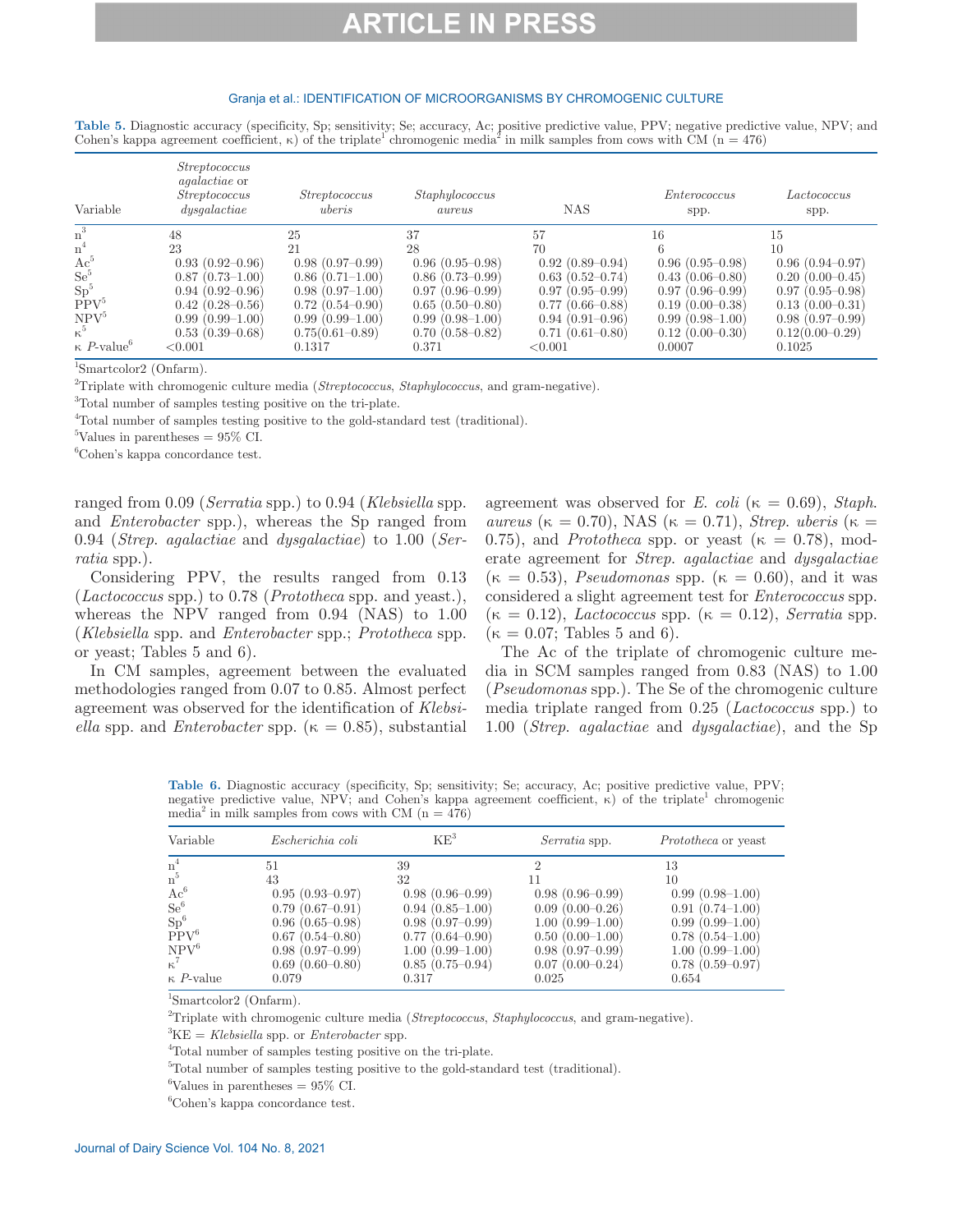#### Granja et al.: IDENTIFICATION OF MICROORGANISMS BY CHROMOGENIC CULTURE

ranged from 0.92 (*Strep*. *agalactiae* and *dysgalactiae*; NAS) to 0.99 (*Lactococcus* spp. and *Klebsiella* spp. or *Enterobacter* spp.).

Considering PPV, the results ranged from 0.29 (*Enterococcus* spp.) to 0.88 (NAS), whereas NPV ranged from 0.81 (NAS) to 1.00 (*Klebsiella* spp. or *Enterobacter* spp. and *Strep*. *agalactiae* or *dysgalactiae*; sTable 7).

The agreement results between the standard methodology and the triplate chromogenic culture media in SCM samples ranged from 0.33 to 0.72. Moderate agreement was observed for the identification of *Strep*.  $uberis$  ( $\kappa = 0.49$ ), *Klebsiella* spp. or *Enterobacter* spp.  $(\kappa = 0.55)$ , substantial agreement for NAS  $(\kappa = 0.62)$ , *Pseudomonas* spp. ( $\kappa = 0.66$ ), and *Staph. aureus* ( $\kappa$  $= 0.72$ , and it was considered a fair agreement test for the identification of *Enterococcus* spp. ( $\kappa = 0.33$ ), *Strep. agalactiae* and *dysgalactiae* ( $\kappa = 0.33$ ), *Lactococcus* spp. ( $\kappa = 0.36$ ), and *E. coli* ( $\kappa = 0.28$ ; Table 7).

### **DISCUSSION**

### *Experiment 1*

In the present study, the diagnostic performance of the biplate containing chromogenic culture media was evaluated for the rapid identification of the main microorganisms causing CM and SCM in milk samples. The microorganisms most isolated in CM samples were *Strep*. *uberis* and *E*. *coli*, whereas for SCM, *Staph*. *aureus* and NAS were the most isolated. In previous studies on the evaluation of mastitis diagnostic methods, a distribution of mastitis-causing agents similar to those of the present study was observed (McCarron et al., 2009; Royster et al., 2014; Viora et al., 2014; Ganda et al., 2016; Griffioen et al., 2018).

The use of the chromogenic media biplate resulted in high Se  $(>0.89)$  and Sp  $(>0.94)$  for the identification of *Strep*. *uberis*, both in the samples of CM and SCM. Likewise, the Se of identification of *Strep*. *agalactiae* and *Strep*. *dysgalactiae* ranged from 0.71 (CM) to 0.89  $(SCM)$ , whereas the Sp was  $>0.97$  in samples of CM and SCM. The results of the present study are similar to those described for the identification of bacteria in the *Streptococcus* spp. group, using a triplate composed of culture media enriched with modified thallium sulfate crystal, with 0.93 Se and Sp. 0.90 (McCarron et al., 2009). Similarly, the use of AccuMast triplate to identify *Streptococcus* spp. presented Se = 0.90 and Sp = 0.93, although *Strep*. *agalactiae*, *Strep*. *dysgalactiae*, and *Strep*. *uberis* species were not differentiated (Ganda et al., 2016). The capacity of differentiation among *Streptococcus* spp. isolated in the biplate chromogenic media allows a more specific identification of group of pathogens or at the species level. In this case, rapid culture results could be used for segregation of cows with contagious transmission (e.g., *Strep*. *agalactiae* and *Strep. dysgalactiae*) and for extended clinical therapy (*Strep*. *uberis*). One of the limitations of using the GP chromogenic media is the lack of differentiation of *Strep*. *agalactiae* and *Strep*. *dysgalactiae* because they have similar colony color (light blue or turquoise). Additionally, the differentiation of *Lactococcus* spp. and *Enterococcus* spp. is not possible by the GP culture media. This limitation implies the need for additional biochemical tests for the differentiation between these species.

**Table 7.** Diagnostic performance (specificity, Sp; sensitivity; Se; accuracy, Ac; positive predictive value, PPV; negative predictive value, NPV; and Cohen's kappa agreement coefficient,  $\kappa$ ) of triplate<sup>1</sup> chromogenic culture media<sup>2</sup> in milk samples cow with SCM (n = 500)

| Variable                 | <i>Streptococcus</i><br><i>agalactiae</i> or<br><i>Streptococcus</i><br>dysqalactic | <i>Streptococcus</i><br>uberis | Staphylococcus<br>aureus | <b>NAS</b>          | Enterococcus<br>spp. | Lactococcus<br>spp. | Klebsiella spp.<br>or <i>Enterobacter</i><br>spp. |
|--------------------------|-------------------------------------------------------------------------------------|--------------------------------|--------------------------|---------------------|----------------------|---------------------|---------------------------------------------------|
| $\rm n^3$                | 50                                                                                  | 26                             | 45                       | 182                 | 14                   | 11                  | 11                                                |
| n <sup>4</sup>           | 11                                                                                  | 15                             | 41                       | 215                 |                      | 32                  |                                                   |
| $Ac^{\flat}$             | $0.92(0.90-0.95)$                                                                   | $0.96(0.95-0.98)$              | $0.96(0.95-0.98)$        | $0.83(0.80 - 0.87)$ | $0.97(0.96-0.99)$    | $0.95(0.930.-97)$   | $0.98(0.97-1.00)$                                 |
| $Se^5$                   | $1.00(1.00-1.00)$                                                                   | $0.73(0.51-0.96)$              | $0.83(0.72-0.95)$        | $0.72(0.66 - 0.78)$ | $0.50(0.15-0.85)$    | $0.25(0.10-0.40)$   | $0.71(0.38-1.00)$                                 |
| Sp <sup>5</sup>          | $0.92(0.90-0.94)$                                                                   | $0.97(0.95-0.98)$              | $0.98(0.96-0.99)$        | $0.92(0.90-0.95)$   | $0.98(0.97-0.99)$    | $0.99(0.99-1.00)$   | $0.99(0.98-1.00)$                                 |
| PPV <sup>5</sup>         | $0.22(0.11-0.33)$                                                                   | $0.42(0.23-0.61)$              | $0.76(0.64 - 0.88)$      | $0.88(0.83-0.93)$   | $0.29(0.05-0.52)$    | $0.73(0.46-0.99)$   | $0.45(0.16-0.75)$                                 |
| NPV <sup>5</sup>         | $(1.00-1.00)$<br>1.00                                                               | $0.99(0.98-1.00)$              | $0.98(0.97-1.00)$        | $0.81(0.76-0.85)$   | $0.99(0.98-1.00)$    | $0.95(0.93-0.97)$   | $1.00(0.99-1.00)$                                 |
| $\kappa^6$               | $0.33(0.18 - 0.48)$                                                                 | $0.49(0.30-0.68)$              | $0.72(0.60-0.82)$        | $0.62(0.55-0.69)$   | $0.33(0.08-0.59)$    | $0.36(0.17-0.54)$   | $0.55(0.27-0.83)$                                 |
| $\kappa$ <i>P</i> -value | < 0.0001                                                                            | 0.0046                         | 0.2971                   | 0.0008              | 0.0201               | < 0.0001            | 0.1573                                            |

1 Smartcolor2 (Onfarm).

2 Triplate with chromogenic culture media (*Streptococcus*, *Staphylococcus*, and gram-negative).

3 Total number of samples testing positive on the tri-plate.

<sup>4</sup>Total number of samples testing positive to the gold-standard test (traditional).

 ${}^{5}\text{Values}$  in parentheses = 95\% CI.

6 Cohen's kappa concordance test.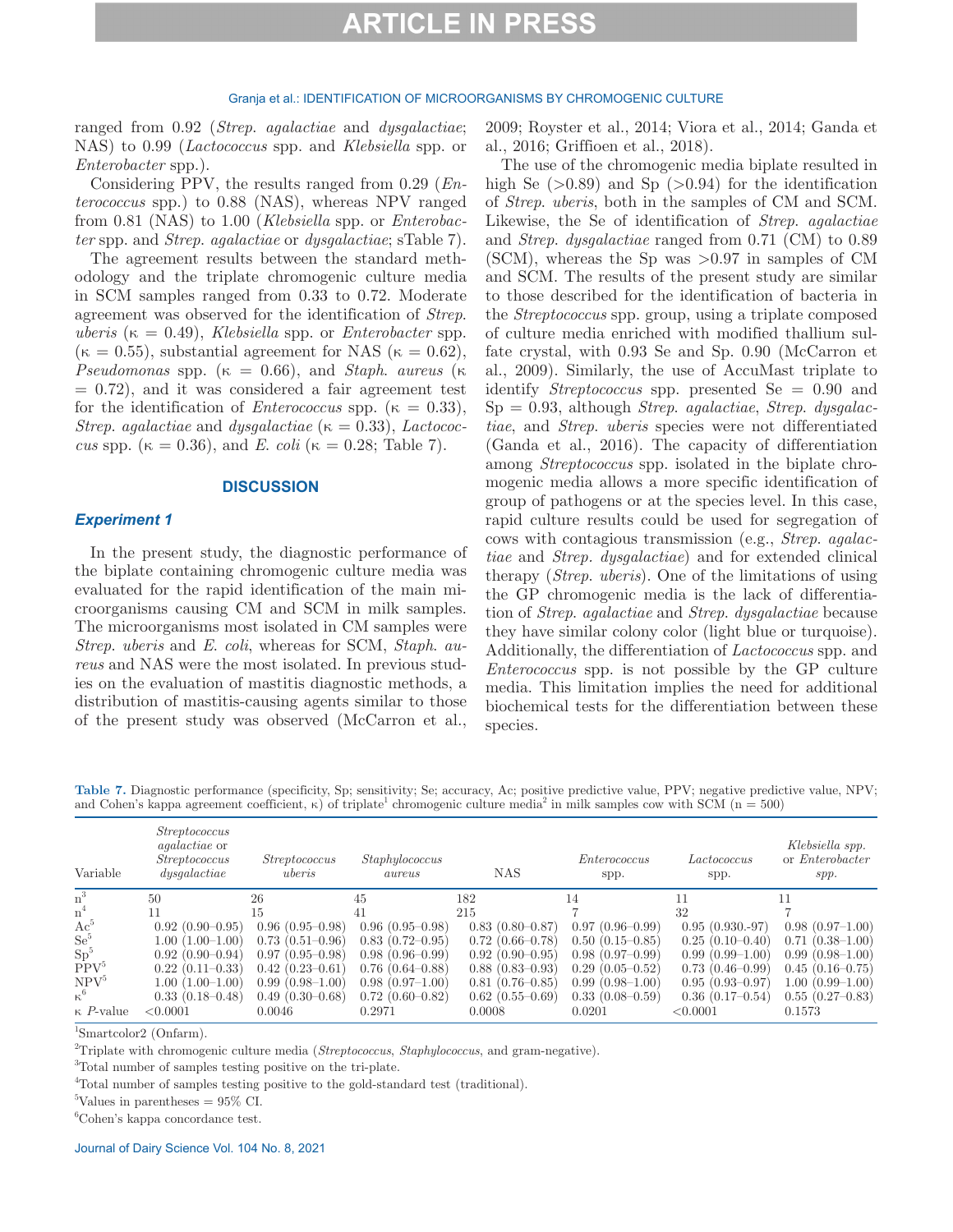#### Granja et al.: IDENTIFICATION OF MICROORGANISMS BY CHROMOGENIC CULTURE

We observed a low Se (0.56) and PPV (0.64) for *Staph*. *aureus* identification using GP chromogenic media. Similar results for Se and PPV were described using the VétoRapidkit, the Se and PPV of which were 0.57 and 0.54, respectively, for SCM samples (Viora et al., 2014). In the present study, in 467 samples of CM, we observed 7 FN results for the identification of *Staph*. *aureus* in the GP media due to the growth of colonies with a different color than indicated (light pink). However, in the SCM samples, the GP culture media showed Se of 0.89 for identification of *Staph*. *aureus*. Similar to the results of the SCM samples, other studies on chromogenic culture media selective for *Staphylococcus* spp. reported Se of 1.0 and Sp of 1.0 of *Staph*. *aureus* identification (Ganda et al., 2016). Studies that evaluated the growth of *Staph*. *aureus* using Petrifilm reported Se of 92.1 and Sp of 0.93 (McCarron et al., 2009).

Regarding gram-negative bacteria isolated from CM samples, the GN chromogenic culture media showed Se of 0.89 (*E*. *coli*) and Sp of 0.97 (*E*. *coli*). In addition, in SCM samples, Se was 0.50 and Sp was 0.98 for identification of *E*. *coli*. Similar results have been described for the identification of *E*. *coli* using the AccuMast triplate, with  $Se = 1.0$  and  $Sp = 0.97$ , and for *Klebsiella* spp., *Enterobacter* spp., or *Serratia* spp. of  $Se = 0.98$  and  $Sp = 0.96$  (Ferreira et al., 2018). In contrast, a lower Se (0.75) was reported for identification of *E*. *coli* in GN chromogenic culture media (Ganda et al., 2016). Gram-negative chromogenic media allow differentiation among the enterobacteria group, which is especially important for *Klebsiella* spp. and *E*. *coli*. This differentiation is critical because *E*. *coli* has a high rate of spontaneous cure without the use of antimicrobial treatment (Tomazi et al., 2018), whereas *Klebsiella* spp. may be associated with more severe and long-term mastitis cases that require treatment with antimicrobials (Fuenzalida and Ruegg, 2019). In our study, for CM samples, the identification of *Prototheca* spp. or yeast showed Se of 0.73 and Sp of 1.00, which indicates that this culture medium is useful for presumptive rapid identification of this group of pathogens. However, additional tests are needed to differentiate between the 2 groups.

The Ac for the identification of *Strep*. *agalactiae*, *Strep*. *dysgalactiae*, and *Strep*. *uberis* was >0.94 in the CM and SCM samples. Previous studies that evaluated the identification of the group of *Streptococcus* spp. did not describe the differentiation between species, which makes it difficult to compare the Ac values with those obtained in the present study. Thus, the accuracy of identification of *Streptococcus* spp. was 0.92 (Ganda et al., 2016) and 0.94 (Ferreira et al., 2018) with the use of the AccuMast triplate, 0.90 for the Minnesota

Easy System, 0.93 for Mastitis SSGN Quad plate media (DQCI Services), and 0.89 for Mastitis SSGNC Quad plate (DQCI Services; Ferreira et al., 2018). Thus, the GP culture media gave similar results for accuracy compared with the other evaluated media. However, it was still the only one that differentiated the results of the groups of *Strep*. *agalactiae* or *Strep. dysgalactiae* and *Strep*. *uberis*. The Ac of *Staph*. *aureus* identification in the GP culture media was >0.97 in the CM and SCM samples, performance similar to that described by Ganda et al. (2016), who reported Ac of 1.0 with the use of the Triple AccuMast. The high Ac for this pathogen in our study may be associated with its low prevalence in CM (14/476) and SCM (43/660) samples. Regarding *E*. *coli*, identification accuracy was 0.97, similar to that described for the AccuMast culture media (0.96; Ganda et al., 2016) and the Mastitis SSGN Quad plate method (0.90; Ferreira et al., 2018). Regarding the group of *Klebsiella* spp., *Enterococcus* spp., and *Serratia* spp., the GN culture media showed an Ac of 0.99 in CM samples, similar to that reported by Ganda et al. (2016) with an Ac value of 0.98. In previous studies on the evaluation of selective culture media for gram-negative bacteria, there was no differentiation of species or groups, classifying the results only as the absence or presence of coliforms.

Our results of PPV for the identification of *Strep*. *uberis* (CM: 0.59 and SCM: 0.36) were similar to those described by the use of VétoRapid in SCM samples  $(PPV = 0.22)$ , although, in CM samples, our PPV was lower than values reported by Viora et al. (2014;  $PPV = 0.81$ . Similar variation was observed for the identification of *E*. *coli*, which had greater PPV values compared with VétoRapid in CM ( $PPV = 0.70$ ), but a lower value in SCM (PPV = 0.34). However, for *Staph*. *aureus* in both CM and SCM, PPV values for our biplate were greater than those for VétoRapid  $\text{CM} =$  $0.58$  and SCM = 0.53), although for CM, the PPV was lower than that obtained by Accumast (0.88; Ganda et al., 2016).

In our study, NPV results for both CM and SCM samples were  $\geq$ 0.97. These high NPV values can be attributed to the low prevalence of some pathogens (e.g., *E*. *coli* in SCM). For *Staph*. *aureus* identification in CM, NPV was 0.98, which is similar to the results described for Accumast (1.00). Additionally, the NPV for *Strep*. *uberis* in both CM and SCM was higher than those reported by Viora et al., 2014 (0.98 for CM and SCM).

The agreement between the standard methodology and the GP media in CM cases was moderate for *Staph*.  $aureus$  ( $\kappa = 0.47$ ) and substantial for *Strep. uberis* or *Enterococcus* spp. and *Strep*. *agalactiae* or *Strep*. *dysgalactiae* ( $\kappa = 0.67$ ). In contrast, agreement was fair for *Strep. uberis* ( $\kappa = 0.35$ ) and almost perfect for *Staph*.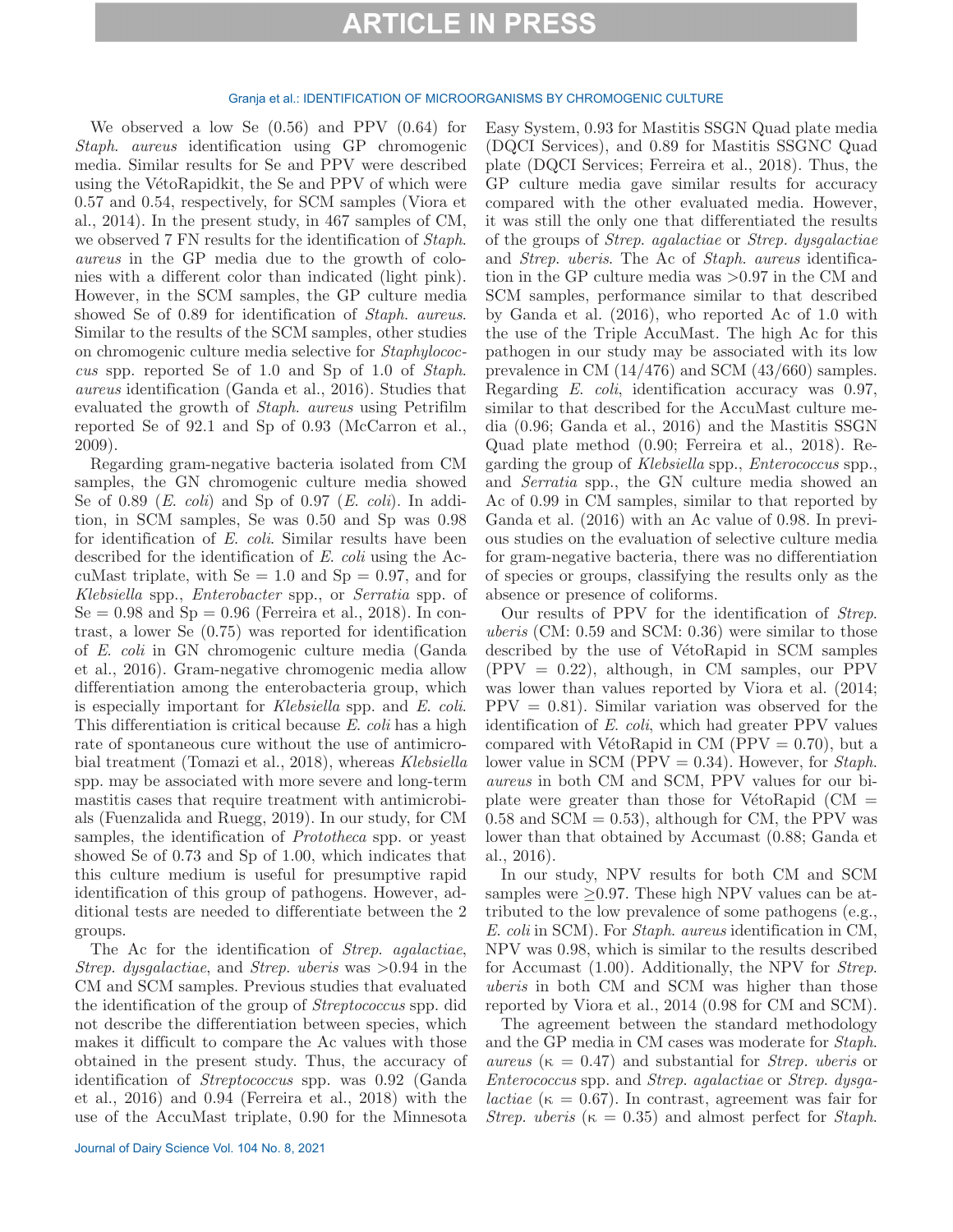#### Granja et al.: IDENTIFICATION OF MICROORGANISMS BY CHROMOGENIC CULTURE

 $aureus$  ( $\kappa = 0.88$ ) in the SCM samples. In a recent study of 4 rapid diagnostic methods on the farm (CHRO-Magar Mastitis, Hardy Diagnostics Mastitis Triplate, Minnesota Easy Culture S-II Triplate, and VétoRapid), flawed agreement was observed between standard microbiological culture and CHROMagar chromogenic media and culture, mainly for gram-positive bacteria (κ = 0.23; Griffioen et al., 2018). For *Staph*. *aureus*, the kappa values obtained in the GP media for SCM  $(\kappa = 0.88)$  were similar to those described for Accu-Mast (Ganda et al., 2016), which showed almost perfect agreement ( $\kappa = 0.93$ ) with the standard methodology. For the identification of gram-negative bacteria in CM samples, the agreement results for the GN media and the standard methodology was 0.84 for *E*. *coli*, indicating almost perfect agreement between the evaluated methodologies. This high agreement value was similar to the results described with the AccuMast culture media, with  $\kappa = 0.81$  for gram-negative bacteria (Ferreira et al., 2018). For *Prototheca* spp. or yeast, the κ value was 0.80, which indicates substantial agreement.

Our results suggest that the diagnostic accuracy of the evaluated chromogenic culture media (GP and GN) varied according to the species of the pathogen (e.g., *E*. *coli, Klebsiella* spp., *Staph*. *aureus*, and *Strep*. *agalactiae* or *Strep. dysgalactiae*). The biplate had adequate accuracy for rapid presumptive identification of *Streptococcus* spp. (high Se and Sp of the groups *Strep*. *agalactiae* or *Strep*. *dysgalactiae* and *Strep*. *uberis*), and *Klebsiella* spp. (as observed on high Se and Sp, and high Sp for *E*. *coli.* The Se for *Staph*. *aureus* was low for CM (0.56) and high for SCM (0.94), and the Sp was high  $(CM = 0.99, \text{SCM} = 0.99)$ . These results suggested the use biplate of chromogenic culture media depends on the demand of identification, and the situation on each farm (e.g., necessity of identification between *Staph*. *aureus* and NAS). The identification of mastitiscausing microorganisms were based on the incubation of the chromogenic culture media for 24 h, according to the manufacturer's recommendation; the characteristic coloration may change with a longer incubation period. Finally, we observed that the use of the GP culture media has limitations in the identification of *Staph*. *aureus*, due to the color variation presented by the colonies of these microorganisms.

### *Experiment 2*

In the present study, the diagnostic performance of the triplate of chromogenic culture media was evaluated for the rapid identification of the main mastitis-causing microorganisms in milk samples. The microorganisms with the highest prevalence in CM samples were *Staph*. *chromogenes*, *Staph*. *aureus*, and *E*. *coli*, whereas in the

SCM samples, *Staph*. *aureus* and *Staph. chromogenes* were the most isolated pathogens. Previous studies have also identified a high prevalence of NAS in milk samples from clinical and subclinical mastitis, using culture media for rapid identification (Viora et al., 2014; Griffioen et al., 2018). For example, a high prevalence of NAS and *Staph*. *aureus* was observed by use of biplates and triplates of the Minnesota Easy Culture system, as well as *Klebsiella* spp. in clinical and subclinical mastitis samples (Royster et al., 2014).

The Se results obtained by the triplate of chromogenic media for identification of *Strep*. *uberis* ranged from 0.73 in SCM samples to 0.86 in CM, whereas Sp results were 0.97 for SCM and 0.98 for CM. The use of the VétoRapid diagnostic kit (Viora et al., 2014) to identify *Strep*. *uberis* resulted in Se of 0.84 and Sp of 0.92, similar to values found in our study. Other studies have evaluated the performance of culture media for the identification of *Streptococcus* spp.; however, no species differentiation was done.

For the identification of *Enterococcus* spp., the Se ranged from 0.43 (CM) to 0.50 (SCM) and Sp was 0.97 for CM and 0.98 for SCM. The use of the AccuMast triplate to identify *Enterococcus* spp. resulted in Se =  $0.88$  and  $Sp = 0.95$  (Ferreira et al., 2018). In contrast, the evaluation of the VétoRapidkit for the identification of *Enterococcus* spp. resulted in Se of 0.17 and Sp of 0.93 (Viora et al., 2014).

Regarding the identification of *Lactococcus* spp., we observed colony color variation according to the species (*Lactococcus garviae* and *Lactococcus lactis*). For example, *Lactococcus* spp. isolates should have a light purple (lilac) characteristic color, but *L*. *garviae* showed colonies with white or translucent color, which accounted for FN results of *Lactococcus* spp. group (n  $= 8$  for CM and  $n = 25$  for SCM). These results were also observed in a recent study, in which FN results were observed for the identification of *Lactococcus* spp. with the use of the Minnesota Easy System triple plate (Ferreira et al., 2018). This limitation in colony color variation negatively affected the Se results for the identification of *Lactococcus* spp. in the present study.

The Se and Sp results of the selective chromogenic media for *Staphylococcus* spp. varied according to the type of CM and SCM sample. The results for Se identification of *Staph*. *aureus* in the present study (Se = 0.86 to CM and 0.83 to SCM) were lower than those described by the Minnesota Triplate and 3M Petrifilm Staph Express system, which presented values of  $Se =$ 0.97 (McCarron et al., 2009) and AccuMast with Se  $= 1.00$  (Ganda et al., 2016), but higher than those of the VétoRapid kit, which presented  $Se = 0.65$  (Viora et al., 2014). Regarding Sp, the results of identification of *Staph*. *aureus* obtained in our study were superior to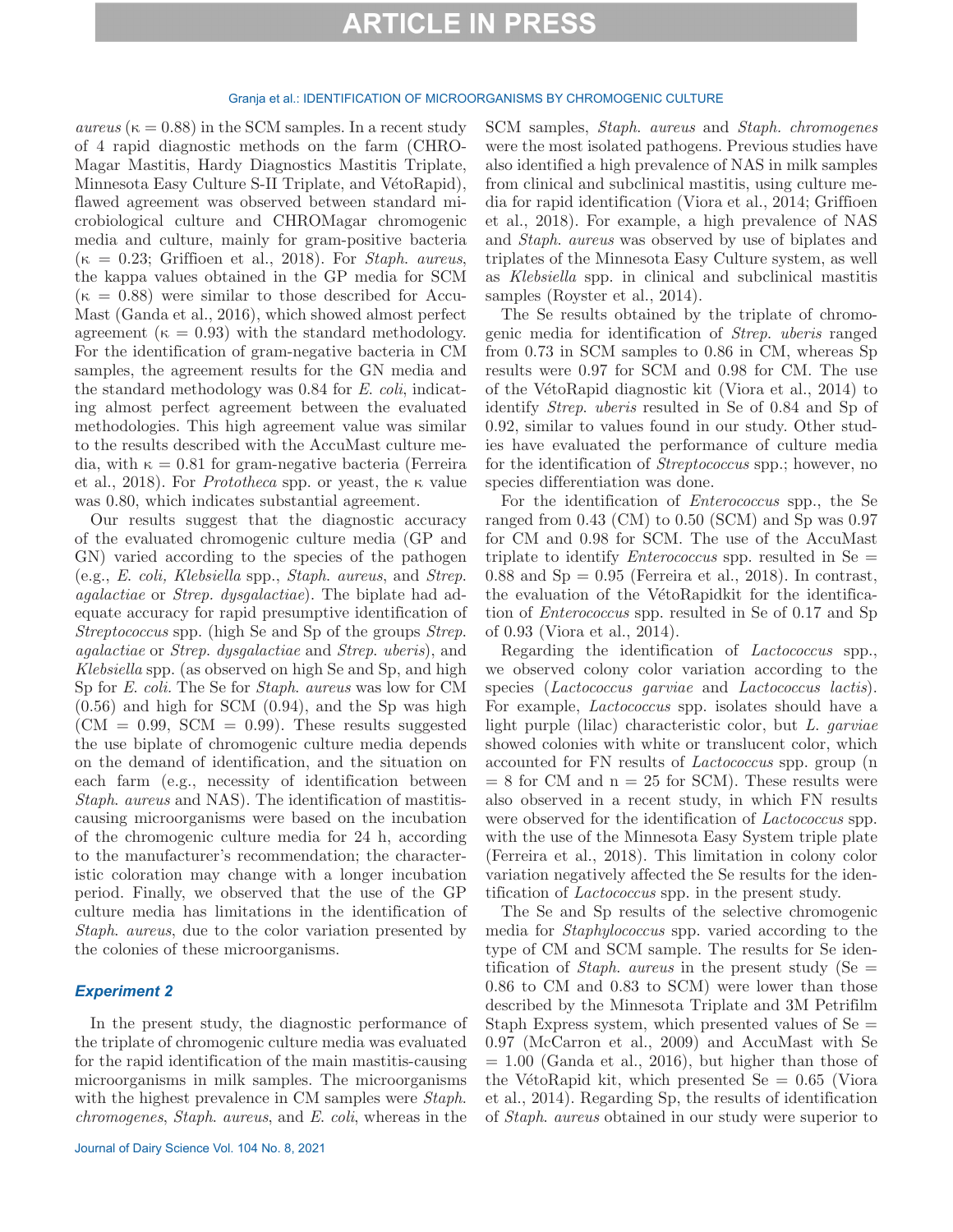#### Granja et al.: IDENTIFICATION OF MICROORGANISMS BY CHROMOGENIC CULTURE

those described by other studies, with  $Sp = 0.94$  (Viora et al., 2014), 76.1% (McCarron et al., 2009) or similar  $Sp = 1.00$ ; (Ganda et al., 2016). For the correct use of the results of rapid diagnostic tests, it is essential to obtain satisfactory results of Ac, Se, and Sp for the identification of *Staph*. *aureus*, differentiating it from other NAS species. False-negative results negatively affect the application of management measures such as segregation or culling of infected cows, in addition to the greater risk of transmission between cows (Royster et al., 2014).

For NAS identification, Se was 0.63 and Sp was 0.97 in CM samples, and Se was 0.72 and Sp was 0.95 in SCM samples. The identification of NAS presents variable results in other studies, with Se of 0.78 in the AccuMast triplate (Ganda et al., 2016), whereas for the VétoRapid kit, Se was 0.24 (Viora et al., 2014). In contrast, the Sp for NAS identification was similar to that of previous studies (Viora et al., 2014; Ganda et al., 2016). Control measures are different among the *Staphylococcus* group. Non-*aureus Staphylococcus* spp. have a high rate of spontaneous cure and are responsive to antimicrobial treatments (80–90%; Tomazi et al., 2015). However, *Staph*. *aureus* has a low cure rate after treatment  $\left( \langle 25\% \rangle \right)$ , a low response to antimicrobials, and a high rate of transmission (Misra et al., 2018).

Recommended control measures for cows with *Staph*. *aureus* mastitis include the segregation and culling of infected cows and treating only primiparous cows and cows without a history of mastitis (Reksen et al., 2006). Based on our results, identification of positive *Staph*. *aureus* cows using chromogenic media should not be used as the only criteria for culling, because around 33% of the tested cows had false-positive results. Cows identified with *Staph*. *aureus* mastitis should be segregated from the herd and have samples collected for laboratory microbiological analysis. Therefore, rapid differentiation between *Staph*. *aureus* and NAS would help producers decide about specific management decisions on infected cows.

Regarding the group of gram-negative bacteria isolated, the Se for identification of *E*. *coli* ranged from 0.79 (CM) to 1.00 (SCM), whereas the Sp was  $>0.96$ . Variable results of Se and Sp for identification of *E*. *coli* have been described in other studies. The Accu-Mast triplate presented Se and Sp of 0.75 and 0.98 (Ganda et al., 2016) and 1.00 and 0.97 (Ferreira et al., 2018), whereas the VétoRapid kit presented Se and Sp of 0.58 and 0.98, respectively (Viora et al., 2014) and SSGNC culture media showed Se and Sp of 0.73 and 0.92 (Ferreira et al., 2018). For the identification of the *Klebsiella* spp. and *Enterobacter* spp. group, the Se and Sp results of the present study are similar to those described in the evaluation of the AccuMast triplate

(Ganda et al., 2016), with  $Se = 0.98$  and  $Sp = 0.97$ . In the present study, there were few isolations of *Serratia* spp. The results of Ac from the Smartcolor2 triplate were  $>0.95$  for gram-negative bacteria and  $>0.92$  for gram-positive bacteria, except for NAS (0.87) in SCM. The identification of *Staph. aureus* and the *Klebsiella* spp. or *Enterobacter* spp. had Ac of 0.96 to 0.98 for both CM and SCM samples, similar to the results obtained in previous studies (Ganda et al., 2016; Ferreira et al., 2018). Likewise, the Ac for the identification of *E*. *coli* was 0.95 for CM and 0.99 for SCM, whose results are similar to that described in other studies (Ganda et al., 2016; Ferreira et al., 2018).

The PPV results observed for *Strep*. *uberis* identification were slightly lower for CM (0.72) than those reported for the VétoRapid kit (0.81; Viora et al., 2014). We observed a low PPV for identification of *Strep*. *uberis* in SCM samples, which could be partially attributed to the low prevalence of this pathogen in the present study.

For *Staph*. *aureus*, PPV was 0.65 and 0.76 for CM and SCM, respectively, similar to those of previous studies, which had PPV of 0.49 (McCarron et al., 2009), 0.58 (CM), and 0.53 (SCM; Viora et al., 2014), but lower than the PPV (0.88) observed for Accumast (Ganda et al., 2016). The NPV varied from 0.87 to 1.00 among the microorganisms evaluated in CM and SCM samples in this study. In general, our study showed high NPV, which could be due to the low frequency of isolation of the pathogens.

The Cohen's kappa agreement results varied between the triplate identification and the standard methodology, according to the type of pathogen isolated. For gram-negative bacteria, agreement varied from  $\kappa$  = 0.07 for *Serratia* spp. and  $\kappa = 0.85$  for *Klebsiella* spp. and *Enterobacter* spp. in CM. The highest values (almost perfect agreement;  $\kappa = 0.80{\text -}1.00$  were observed only for *Klebsiella* spp. and *Enterobacter* spp. in the CM samples ( $\kappa = 0.85$ ). Different results were found using the Minnesota Easy Culture System biplate and triplate results, for which agreement varied for both methods from  $\kappa = 0.21$  to 0.50 for gram-negative bacteria (Royster et al., 2014). For the *Staphylococcus* selective media, agreement varied from moderate to substantial for *Staph. aureus* ( $\kappa = 0.70$  for CM and  $\kappa =$ 0.72 for SCM) and NAS ( $\kappa = 0.71$  for CM and  $\kappa = 0.62$ for SCM). These values are lower than those described by Ganda et al. (2016), who obtained almost perfect agreement for the diagnosis of *Staph. aureus* ( $\kappa = 0.93$ ) and moderate agreement for NAS ( $\kappa = 0.52$ ).

Both experiments 1 and 2 have similar limitations, including the use of MALDI-TOF, an imperfect reference test, as the only "gold standard" for mastitis pathogen identification. The most critical limitation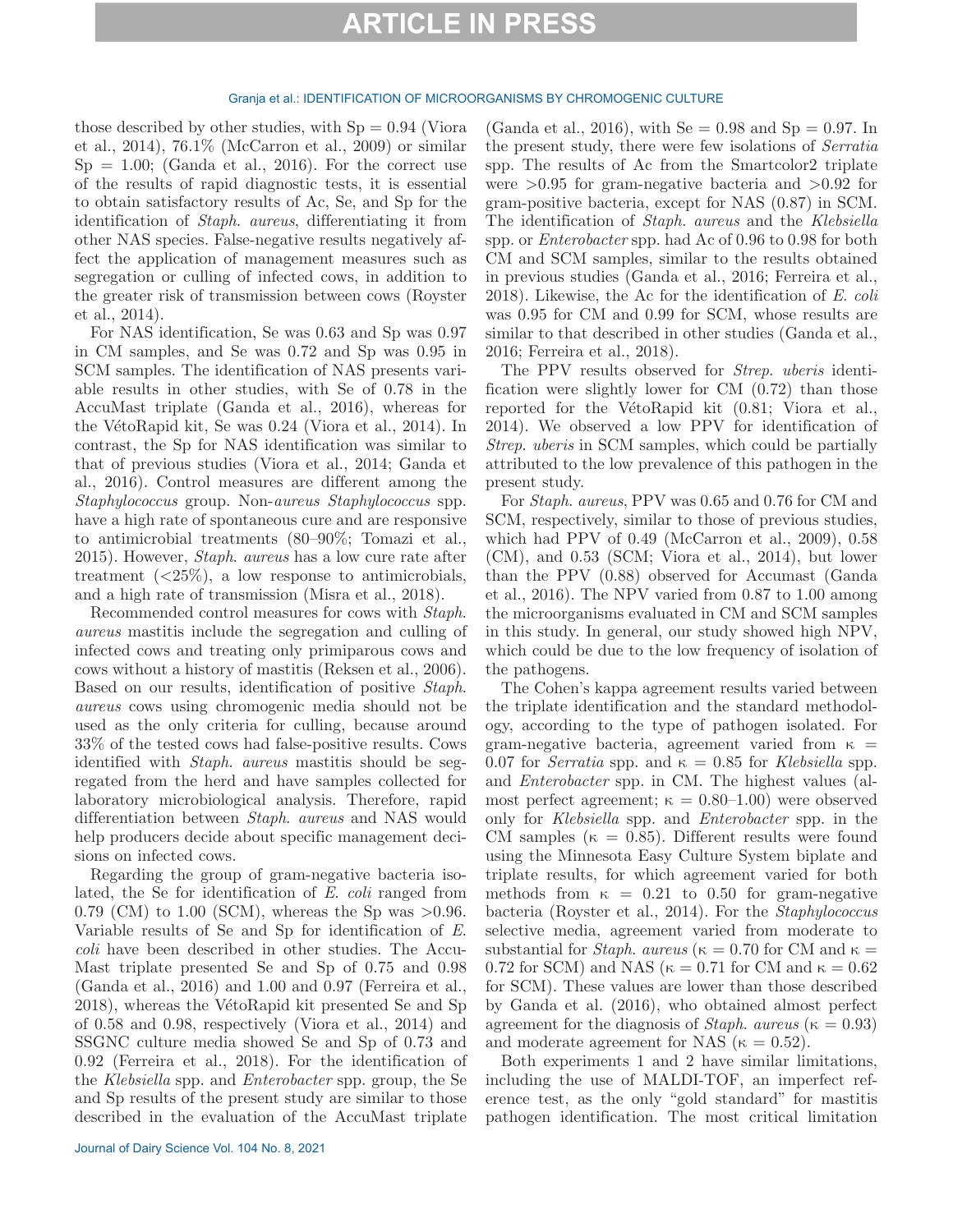#### Granja et al.: IDENTIFICATION OF MICROORGANISMS BY CHROMOGENIC CULTURE

of the MALDI-TOF methodology is that the manufacturer's spectral database is based mainly on clinical microbial isolates from humans. The lack of strains of pathogens isolated from cases of bovine mastitis could affect the ability to identify these microorganisms, due to variations in ribosomal protein expression. To overcome this limitation of MALDI-TOF methodology, it is possible to use expanded local libraries by including additional spectra of mastitis-causing pathogens (Nonnemann et al., 2019).

Additional limitation of both chromogenic media (biplate and triplate) is the inability to differentiate between *Strep*. *agalactiae* and *Strep*. *dysgalactiae* because both species present similar colony color pattern. This differentiation is important in both SCM and CM samples, because each pathogen may require different control measures. For example, cows with SCM caused by *Strep*. *agalactiae* are recommended to be treated with antimicrobials during lactation (Keefe, 2012), whereas for *Strep*. *dysgalactiae*, treatment using dry cow therapy would be more adequate, resulting in cure risk close to 100% (Whist et al., 2007; Freu et al., 2020). Regarding the diagnosis of cows with CM caused by *Strep*. *agalactiae* or *Strep*. *dysgalactiae*, the differentiation between these 2 species is also critical because the identification of positive *Strep. agalactiae* cows indicates the need to screen the whole herd for identification of other infected cows within the herd using laboratory microbiological identification.

Additional limitations of this study included the visual reading of bacteria colonies on the chromogenic media, which were carried out by only one researcher; however, this evaluator was only blinded to the gold standard results. The low frequency of isolation of specific mastitis pathogens (e.g., *Prototheca* spp., *Pseudomonas* spp.) also made it difficult to evaluate the diagnostic performance of chromogenic media for those pathogens. Finally, the chromogenic media were evaluated under laboratory conditions, not on-farm conditions, and therefore results of this study should be interpreted with caution for on-farm evaluations.

### **CONCLUSIONS**

The diagnostic accuracy of the biplate and triplate of chromogenic culture media varied according to the type of microorganism causing bovine mastitis and by the mastitis presentation (clinical or subclinical). The results suggested adequate accuracy for identification of *Strep*. *agalactiae* or *Strep*. *dysgalactiae*, *Strep*. *uberis*, *E*. *coli*, and *Klebsiella* spp. or *Enterobacter* spp. For *Staph*. *aureus*, Se was adequate only for use of the chromogenic culture triplate. The use of these chromogenic culture media allows rapid identification  $\left( < 24 \right)$ of the main mastitis-causing pathogens, based on the color of the microbial colonies, which could be useful for quick decision-making on clinical mastitis treatment protocols, but their use for implementation of mastitis control measures will depend on each farm's specific needs.

### **ACKNOWLEDGMENTS**

This study was financed in part by the Coordenação de Aperfeiçoamento de Pessoal de Nível Superior/Coordination for the Improvement of Higher Education Personnel–Brazil (CAPES), Finance Code 001. We acknowledge the Qualileite Laboratory (Qualileite Milk Quality Laboratory, School of Veterinary Medicine and Animal Science, University of São Paulo, Pirassununga, Brazil) for all the contribution on this study. The authors declare no conflicts of interest.

### **REFERENCES**

- Barcelos, M. M., L. Martins, R. C. Grenfell, L. Juliano, K. L. Anderson, M. V. dos Santos, and J. L. Gonçalves. 2019. Comparison of standard and on-plate extraction protocols for identification of mastitis-causing bacteria by MALDI-TOF MS. Braz. J. Microbiol. 50:849–857. [https://doi.org/10.1007/s42770-019-00110-5.](https://doi.org/10.1007/s42770-019-00110-5)
- Down, P. M., A. J. Bradley, J. E. Breen, and M. J. Green. 2017. Factors affecting the cost-effectiveness of on-farm culture prior to the treatment of clinical mastitis in dairy cows. Prev. Vet. Med. 145:91–99. [https://doi.org/10.1016/j.prevetmed.2017.07.006.](https://doi.org/10.1016/j.prevetmed.2017.07.006)
- Ferreira, J. C., M. S. Gomes, E. C. R. Bonsaglia, I. F. Canisso, E. F. Garrett, J. L. Stewart, Z. Zhou, and F. S. Lima. 2018. Comparative analysis of four commercial on-farm culture methods to identify bacteria associated with clinical mastitis in dairy cattle. PLoS One 13:e0194211. [https://doi.org/10.1371/journal.pone.0194211.](https://doi.org/10.1371/journal.pone.0194211)
- Freu, G., T. Tomazi, C. P. Monteiro, M. M. Barcelos, B. G. Alves, and M. V. dos Santos. 2020. Internal teat sealant administered at drying off reduces intramammary infections during the dry and early lactation periods of dairy cows. Animals (Basel) 10:1522. [https://](https://doi.org/10.3390/ani10091522) [doi.org/10.3390/ani10091522](https://doi.org/10.3390/ani10091522).
- Fuenzalida, M. J., and P. L. Ruegg. 2019. Negatively controlled, randomized clinical trial to evaluate intramammary treatment of nonsevere, gram-negative clinical mastitis. J. Dairy Sci. 102:5438– 5457. <https://doi.org/10.3168/jds.2018-16156>.
- Ganda, E. K., R. S. Bisinotto, D. H. Decter, and R. C. Bicalho. 2016. Evaluation of an on-farm culture system (Accumast) for fast identification of milk pathogens associated with clinical mastitis in dairy cows. PLoS One 11:e0155314. [https://doi.org/10.1371/](https://doi.org/10.1371/journal.pone.0155314) [journal.pone.0155314](https://doi.org/10.1371/journal.pone.0155314).
- Griffioen, K., A. G. J. Velthuis, L. A. Lagerwerf, A. E. Heuvelink, and T. J. G. M. Lam. 2018. Agreement between four commercial diagnostic tests and routine bacteriological culture of milk to determine the udder infection status of dairy cows. Prev. Vet. Med. 157:162–173. <https://doi.org/10.1016/j.prevetmed.2018.07.003>.
- Jamali, H., H. W. Barkema, M. Jacques, E. M. Lavallée-Bourget, F. Malouin, V. Saini, H. Stryhn, and S. Dufour. 2018. Invited review: Incidence, risk factors, and effects of clinical mastitis recurrence in dairy cows. J. Dairy Sci. 101:4729–4746. [https://doi.org/10.3168/](https://doi.org/10.3168/jds.2017-13730) [jds.2017-13730.](https://doi.org/10.3168/jds.2017-13730)
- Keefe, G. 2012. Update on control of *Staphylococcus aureus* and *Streptococcus agalactiae* for management of mastitis. Vet. Clin. North Am. Food Anim. Pract. 28:203–216. [https://doi.org/10.1016/j](https://doi.org/10.1016/j.cvfa.2012.03.010) [.cvfa.2012.03.010.](https://doi.org/10.1016/j.cvfa.2012.03.010)